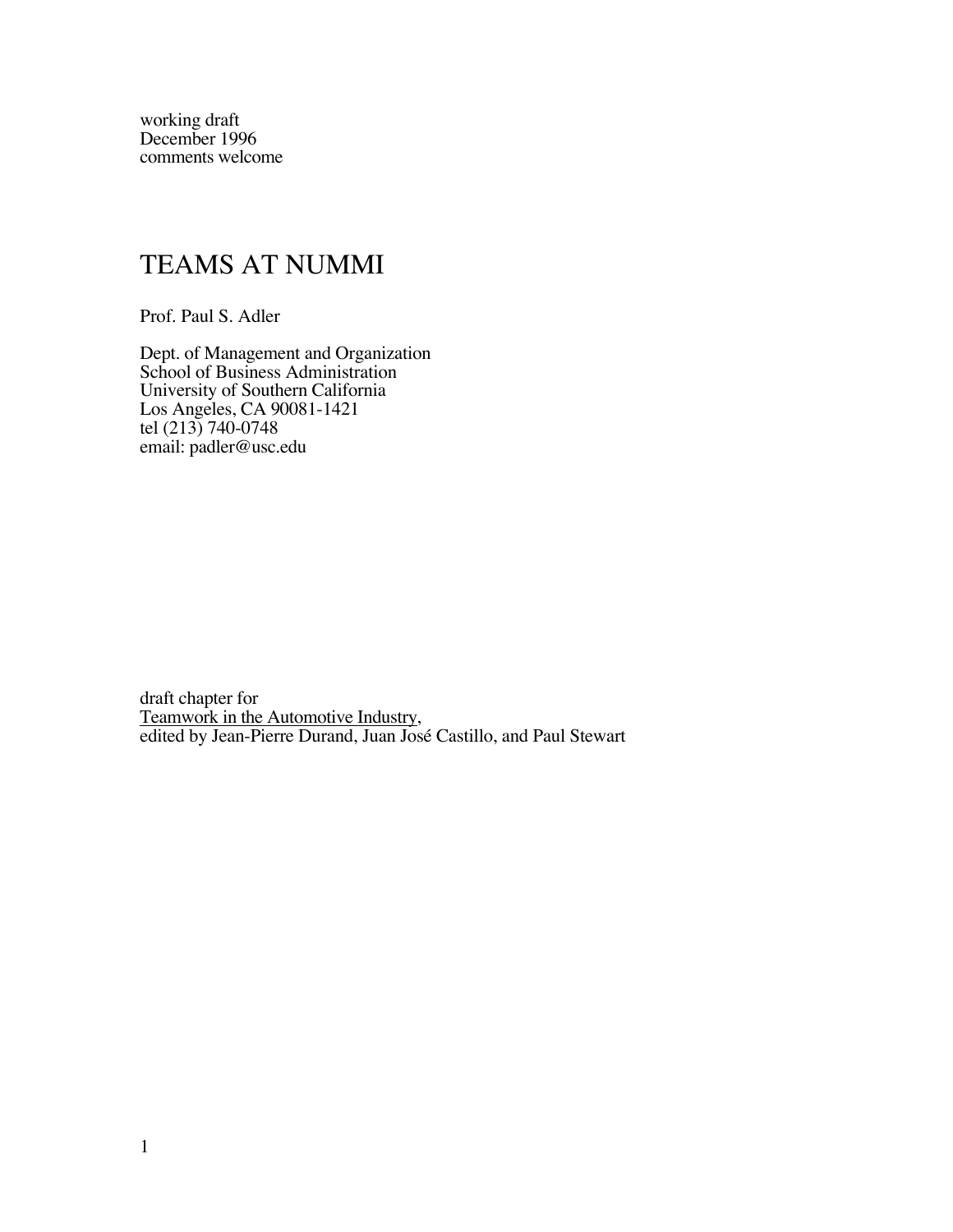## INTRODUCTION

This paper analyzes the team-based organization of work at one auto plant in order to gain insight into the antecedents and consequences of this increasingly common form of organization. My investigation is framed by two puzzling findings, one concerning the prevalence of teamwork in the US economy as a whole, and the other concerning its prevalence in the auto industry. Close analysis of the latter will help clarify the former.

To resolve these two puzzles, I analyze the context and content of teamwork at NUMMI, a joint venture of Toyota and GM whose day-to-day operations are under Toyota control. NUMMI has from its inception adopted the Toyota team-based model of work organization and a broad set of supporting policies and practices. By locating teams in the broader context of NUMMI's employment relationship as a whole, I will highlight some of the NUMMI teams' key features, their promise and limitations, and their wider significance.

## TWO PUZZLES

This study is framed by two puzzling findings. The first is the astonishing speed of diffusion of the team form of work organization in the US economy. A survey of the *Fortune* 1000 largest US firms (Lawler, Mohrman, and Ledford, 1995) found that in 1987, 28% of the employees in the sample were in firms that used "self-managed workteams" for at least some employees; by 1995 that 28% ratio had grown to 68%. In 1978, only 6% of employees were in firms that used such teams for between 20% and 40% of their employees; by 1995 that 6% ratio had grown to 15%. These 1995 levels may seem high, but they are broadly consistent with Osterman's (1994) survey which finds that 32% of manufacturing plants use teams for over 50% of their core workforce (i.e. the largest group of nonmanagerial employees involved in producing the establishment's main products).

According to standard contingency theory (Cummings, 1982), whether teams are technically appropriate forms of organization depends primarily on the degree of task interdependence. If this interdependence warrants a team structure, the choice between "traditional work groups" and more autonomous "self-regulating work groups" depends on the degree of uncertainty in the core tasks. The dramatic increase documented by Lawler et al. constitutes a puzzle because, while many observers would agree that the overall state of the business and technological environment is becoming less stable and that some new technologies facilitate or demand teamwork, it is difficult to believe that in the US economy as whole there has been such a substantial, rapid, and widespread shift in the level of task uncertainty or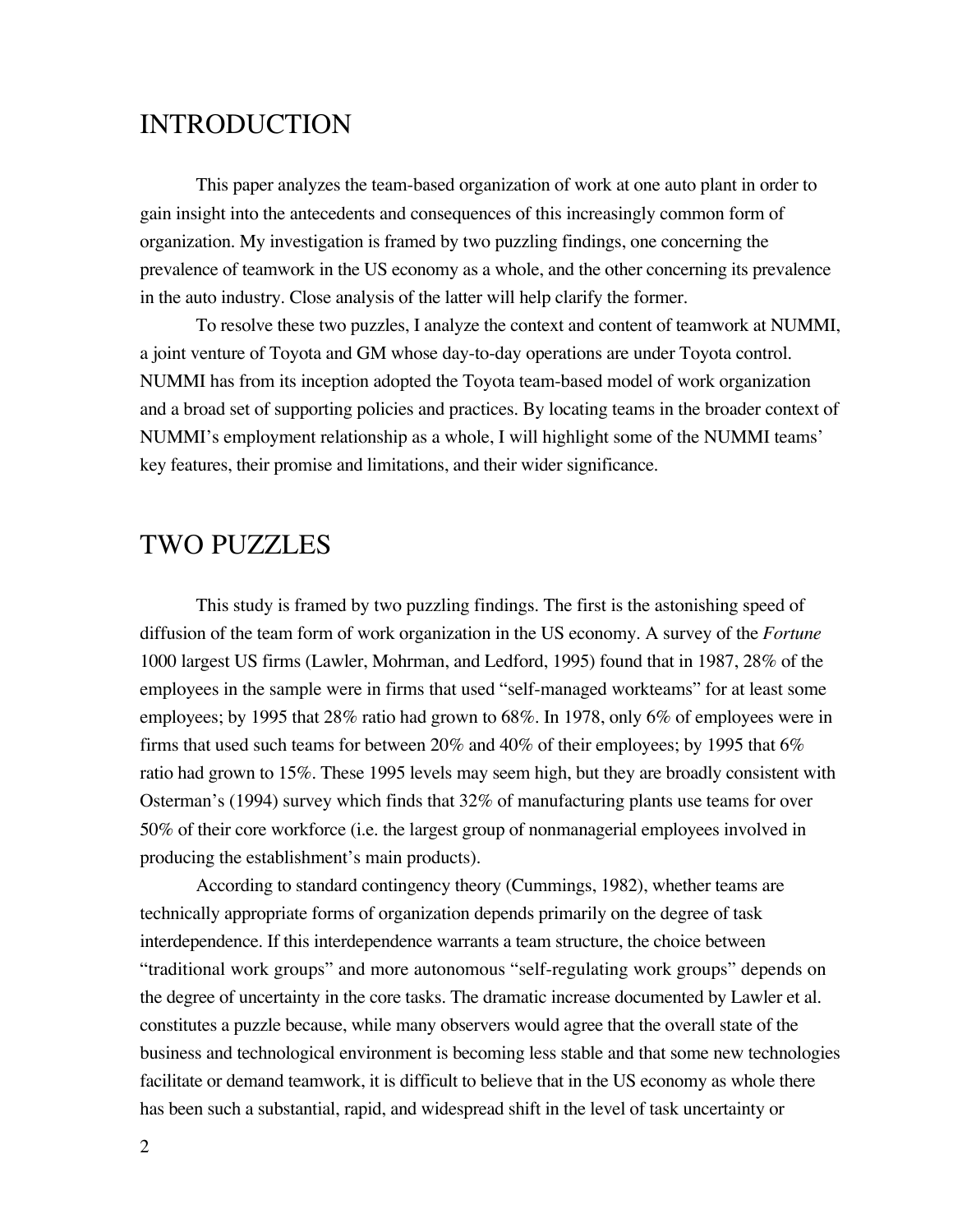interdependence as to warrant such a substantial, rapid and widespread shift toward selfmanaged work teams.

The second puzzling finding concerns the contrast between the prevalence of teams in US Big Three auto plants and Japanese transplants. MacDuffie and Pil (forthcoming) report that the percentage of workers organized in work teams among the US Big Three auto assembly plants is very low  $-6\%$  in 1993. This result is not surprising to contingency theorists. Highvolume auto assembly evidences only modest degrees of task interdependence and task uncertainty, so it is hardly surprising that auto assembly plants rely on "traditional" job designs, where tasks are grouped into functionally independent individual jobs — rather than groups — and are governed by high levels of external control — rather than by internalized employee self-control. There is nevertheless a puzzle here, since Japanese auto transplants have made production teams, albeit in the form of rather traditional work groups, the basis of their organizational model: in the same survey, MacDuffie and Pil find that in 1993 76% of the transplants' workers operated in teams, up from 71% in 1989. The puzzle only deepens when we note that contrary to the trend in the broader economy, the frequency of teams in MacDuffie and Pil's matched sample of Big Three plants had actually fallen to 6% in 1993 from 10% in 1989. (Note however that the difference between the two years may not be statistically significant given the sample size and given the fact that union hostility to some "team concept" programs may make some management respondents hesitate to use the term "teams" to describe their work organization.)

The great difference in teamwork design frequencies between Big Three and transplant assembly plants is a puzzle for contingency theory since tasks in Big Three plants and transplants are essentially identical: producing comparable and high volumes of similarly and only modestly differentiated products using similar equipment. Moreover, using a very different work design, the transplants have in general outperformed their Big Three counterparts in both efficiency and quality. In the sample covered by MacDuffie and Pil in 1993, transplant assembly operations averaged 18.2 hours per car vs. 20 in Big Three, and 56 defects per 100 vehicles vs. 61. Yet even while a broad spectrum of US industry was adopting teamwork, the Big Three made no move toward this higher-performing organizational design, and may have even moved further away from it.

An analysis of teams at one auto assembly plant, the NUMMI facility in Northern California, provides some insight in the advantages and limitations of teams, and can thus help elucidate these two puzzles. My discussion will first identify the contribution of teams to auto assembly production effectiveness; this will then allow us to develop some hypotheses concerning the causes of the adoption of teamwork in other sectors of industry.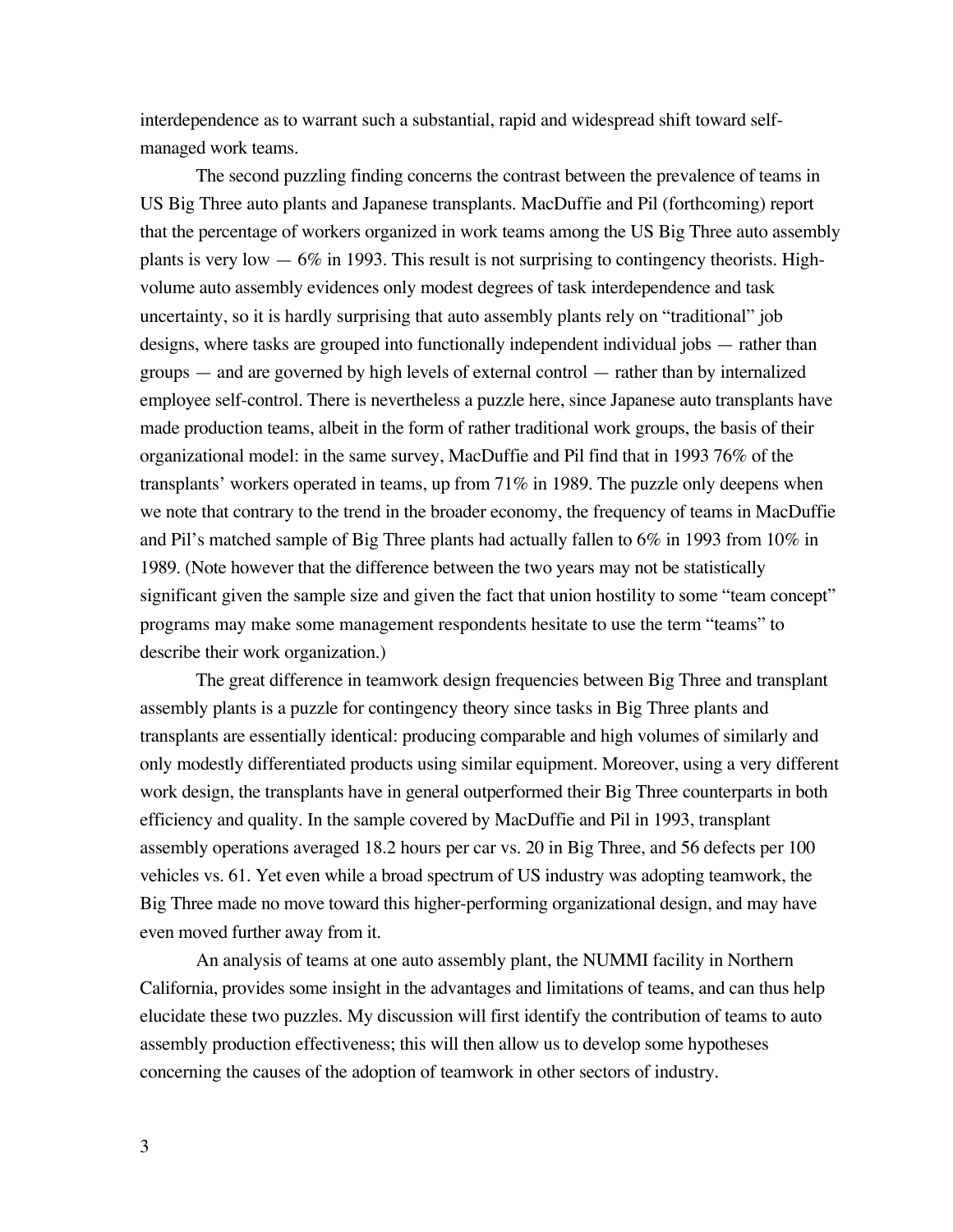### A FRAMEWORK FOR ANALYSIS

In order to understand teamwork at NUMMI, this paper uses a heuristic framework developed by the GERPISA "Employment relations" group (coordinated by Jean-Pierre Durand). This framework highlights four key dimensions: the internal organization of the production team, the production process within which the team operates, the nature of the managerial hierarchy, and the modes of worker involvement (see Exhibit).

The following section sketches the history of NUMMI. I then characterize NUMMI under each of the framework headings in turn. To put this discussion of NUMMI in context, I compare this plant with the patterns prevailing in (a) Toyota's Japanese plants, (b) American auto plants, and (c) American industry in general.

My characterization of NUMMI comes primarily from my field research conducted between 1989 and 1994 at NUMMI (various aspects have been reported in Adler 1993, 1995, 1996; Adler and Cole, 1993, 1994; and Adler, Goldoftas and Levine, 1995). Grønning (1992) provides a valuable source on similarities and differences between NUMMI and Toyota operations in Japan.

To characterize the policies and practices found in the broader spectrum of American industry, I rely on several recent surveys. Starting with the most general, Lawler, Mohrman and Ledford (1995) surveyed *Fortune* 1000 companies in 1987, 1990, and 1993. Osterman (1994) surveyed a national sample of manufacturing and non-manufacturing establishments in 1992. MacDuffie and Pil (forthcoming) have developed an extensive data set on auto assembly plants in 1989 and 1993.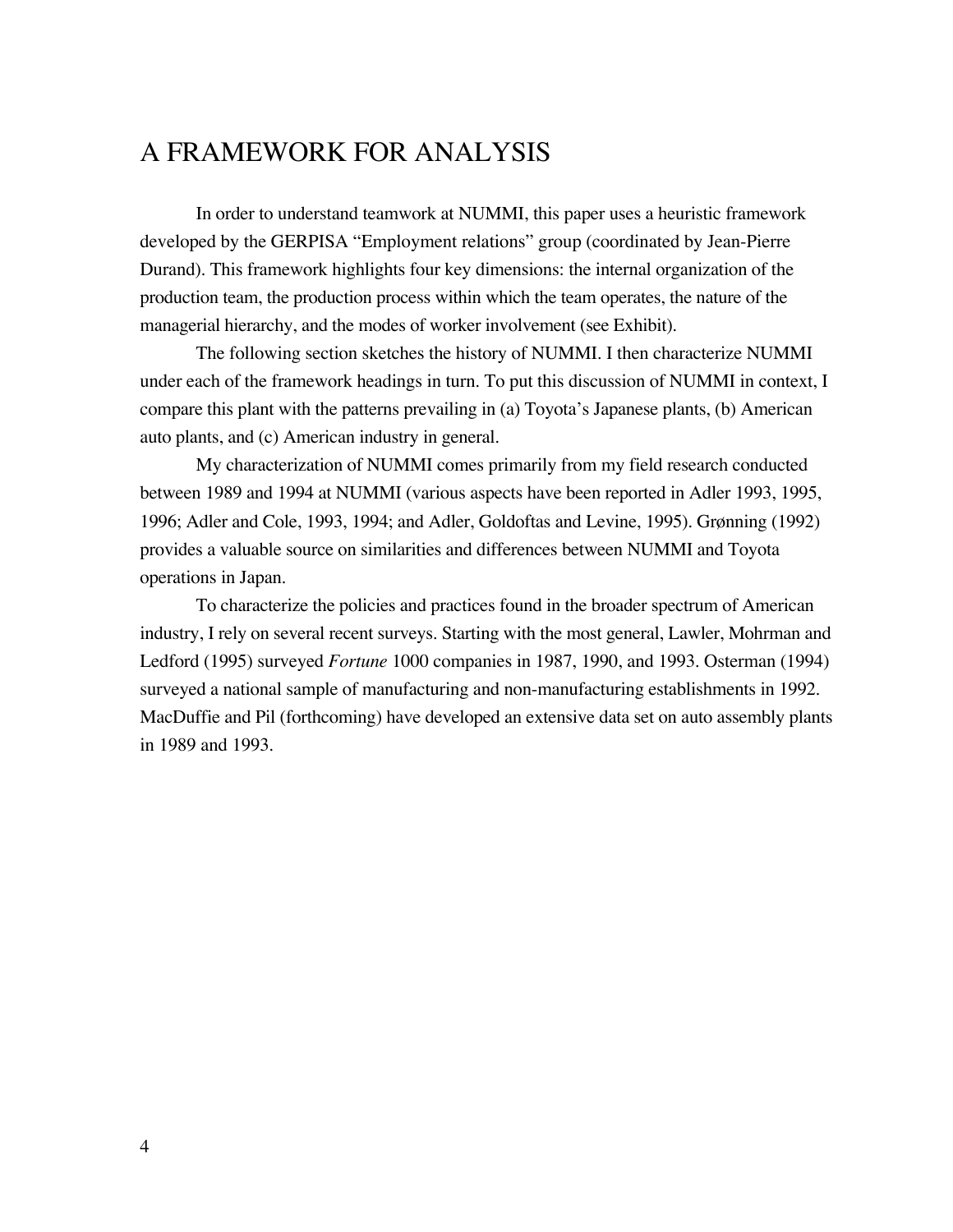

## A BRIEF OVERVIEW OF NUMMI

The NUMMI plant opened in 1984. It was created as a joint venture between Toyota Motor Corporation (TMC) and General Motors (GM). Its mission was to produce small cars for sale by both partners. TMC agreed to invest \$100 million, supply the cars' designs, and manage the factory, while GM would provide the building and market half the cars. Each partner was a half-owner of the new company.

The company took over the GM-Fremont plant that had been closed in 1982. Unexcused absenteeism at GM-Fremont had often run over 20%. Quality levels and productivity had been both far below the GM norm, which itself was falling ever further behind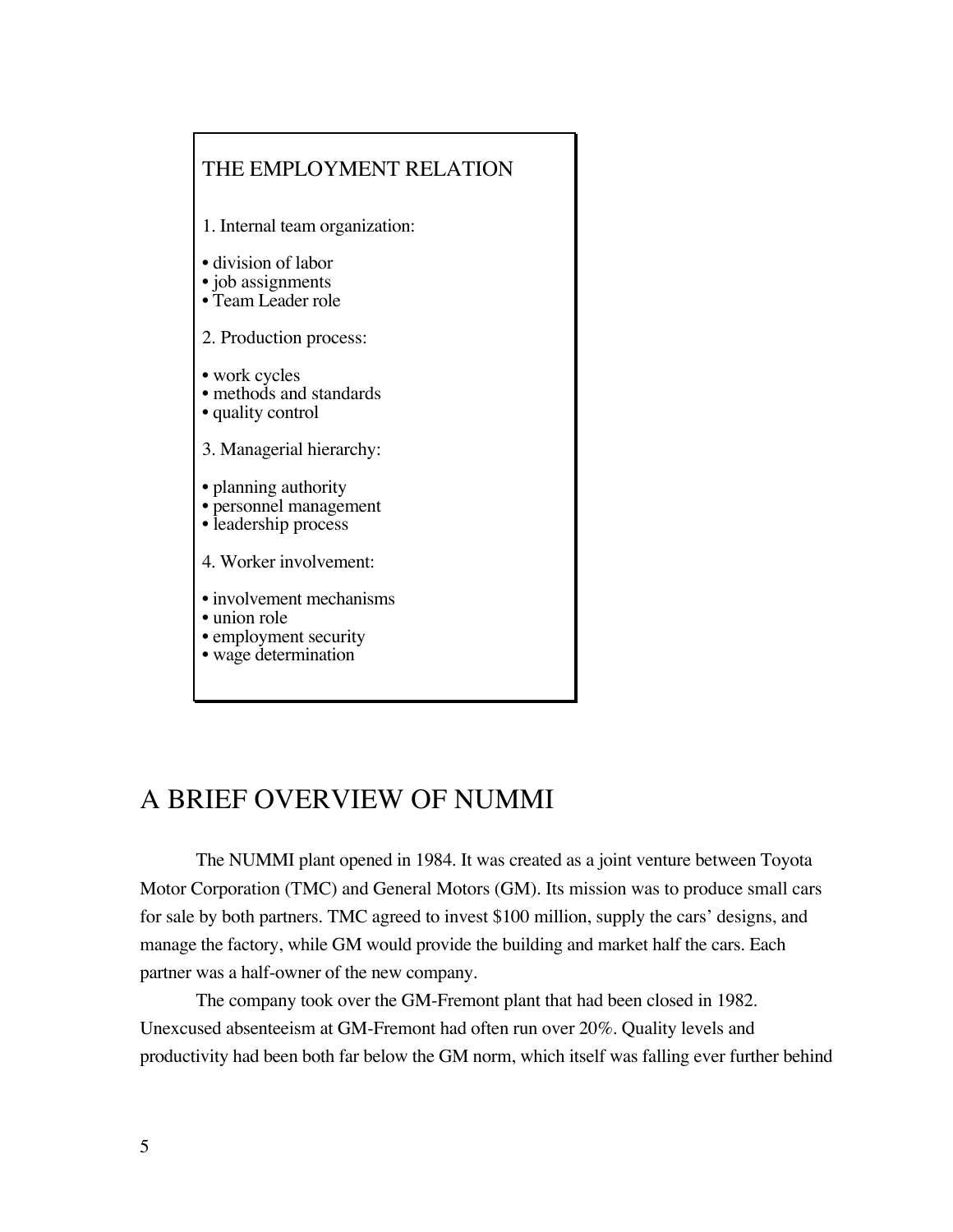the world-class standard then being set in Japan. Labor relations were, in the words of the Bargaining Committee chair, "war."

It was politically impossible for the plant to reopen without UAW involvement. So although TMC was initially reluctant to work with the UAW, they agreed to recognize the union and to give priority to rehiring the laid-off workers. The selection process was done jointly by the union and management. Notwithstanding the three full days of selection, interviews, and tests, few workers who went through the selection process were rejected. The entire union hierarchy was rehired, and of the 2,200 workers hired by late 1985, over 95% of the assembly workers and 75% of the skilled trades workers were former GM-Fremont employees.

The initial 1985 collective bargaining contract embodied a very different role for the union than in the Big Three plants. The introduction stated that the union and management "are committed to building and maintaining the most innovative and harmonious labor-management relation in America." Some innovative features of the plant's human resource policies, including the commitment to the team concept of production organization, supported this commitment**.**

By 1986, with largely the same workforce and comparable equipment, NUMMI had achieved productivity levels almost twice those of GM-Fremont in its best years, 40% better than the average Big Three assembly plant, and very close to its TMC sister plant in Takaoka. It was also producing the highest quality levels in the industry. In 1989, TMC announced that it would invest another \$350 million to expand the plant and begin production of pick-up trucks. This led to the hiring of an additional 700 workers — selected from an applicant pool of 9,000 — bringing total employment up to 3700. By 1995, employment had risen to 4200.

Through the early 1990s, the plant continued to excel in quality and productivity. In 1995, J. D. Power and Associates ranked the Prizm the best built car in North America, the Corolla was number two in the small car segment, and the Toyota HiLux was the best compact pickup truck built in North America.

A number of indices suggest that worker satisfaction and commitment were also high. Researchers who asked NUMMI workers whether they would switch jobs if there were a Big Three plant across the street received responses that were uniformly negative. According to a biannual Team Member survey at the plant, the number of workers who said they were "satisfied with [their] job and environment" increased progressively from  $65\%$  in 1985 to 90% in 1991 and 1993. The absence rate (excluding only scheduled vacations) remained around 3%, compared with an average of nearly 9% at Big Three plants in that period, and personnel turnover remained under 6%. Participation the suggestion program climbed steadily of the period and had remained over 90% since 1991.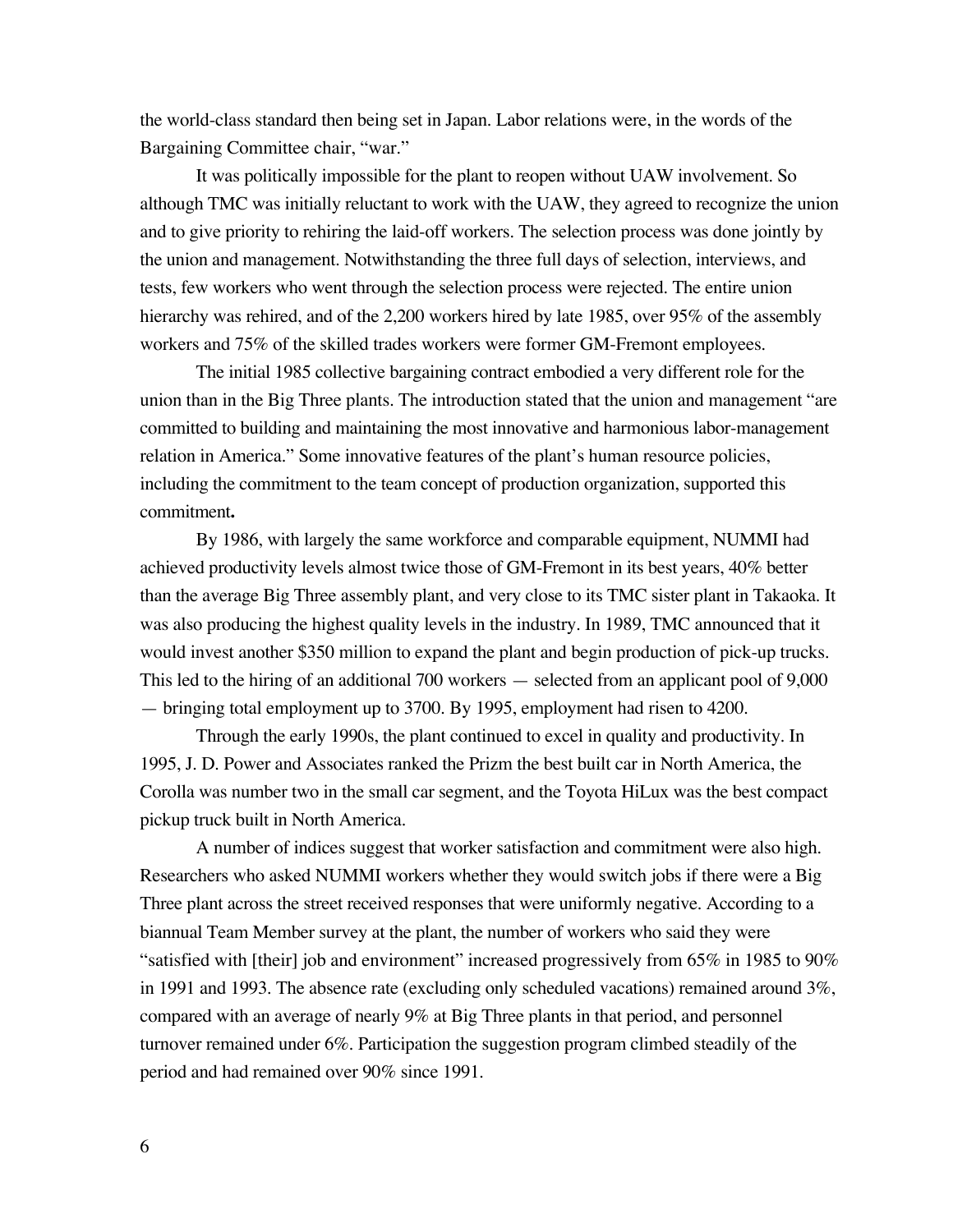### THE EMPLOYMENT RELATION AT NUMMI

### Internal team organization

Teams were a key component of the Toyota Production System implemented at NUMMI. Workers were organized in production teams of five to seven workers under a Team Leader, and four or five teams comprised a group under the first level of management, the Group Leader. While the focus of this paper is on production teams, we should also note that NUMMI workers were also involved in off-line teams, in the form of quality circles (called Problem Solving Circles at NUMMI) and temporary project teams such as the new model introduction Pilot Teams. While PSCs brought workers from the same work area together, project teams often drew workers into cross-functional and sometimes inter-plant collaborative efforts.

Workers were encouraged to master all the jobs in their production team. NUMMI put great value on workers' multifunctionality. In management's view, multifunctionality allowed for greater flexibility in operations and broadened workers' understanding of the production process and thus strengthened their ability to contribute improvement ideas. In this approach, NUMMI followed TMC's example. At Toyota, there was only one production worker classification and one skilled trades classification, and the division of labor between the two was rather fluid, with production workers performing simple preventative maintenance activities and skilled workers sometimes assigned to help out production activities. By contrast, in Big Three US auto plants there were often over 80 production worker classifications and over 18 skilled trades classifications and the division of labor was typically rigid. NUMMI had only three Team Member classifications: production, tool-and-die, general maintenance; within each category, the division of labor was fluid, but there was little overlap of activities between categories.

In order to create multifunctional workers, NUMMI trained workers for the different jobs within their team. Workers were also encouraged to broaden their skills by moving from one group to another and one area of the plant to another over a period of years; but unlike TMC, NUMMI did not have any specific plans governing such skill broadening. Traditional American unionized plants rarely allowed rotation, if only because of the extensively differentiated job classifications. Job changes in US unionized plants were typically determined on a seniority basis, and only rarely did unionized companies encourage, let alone plan, such development. When workers did change jobs, it was at their own discretion and usually for personal reasons such as easier work or more convenient hours (Brown and Reich, 1995).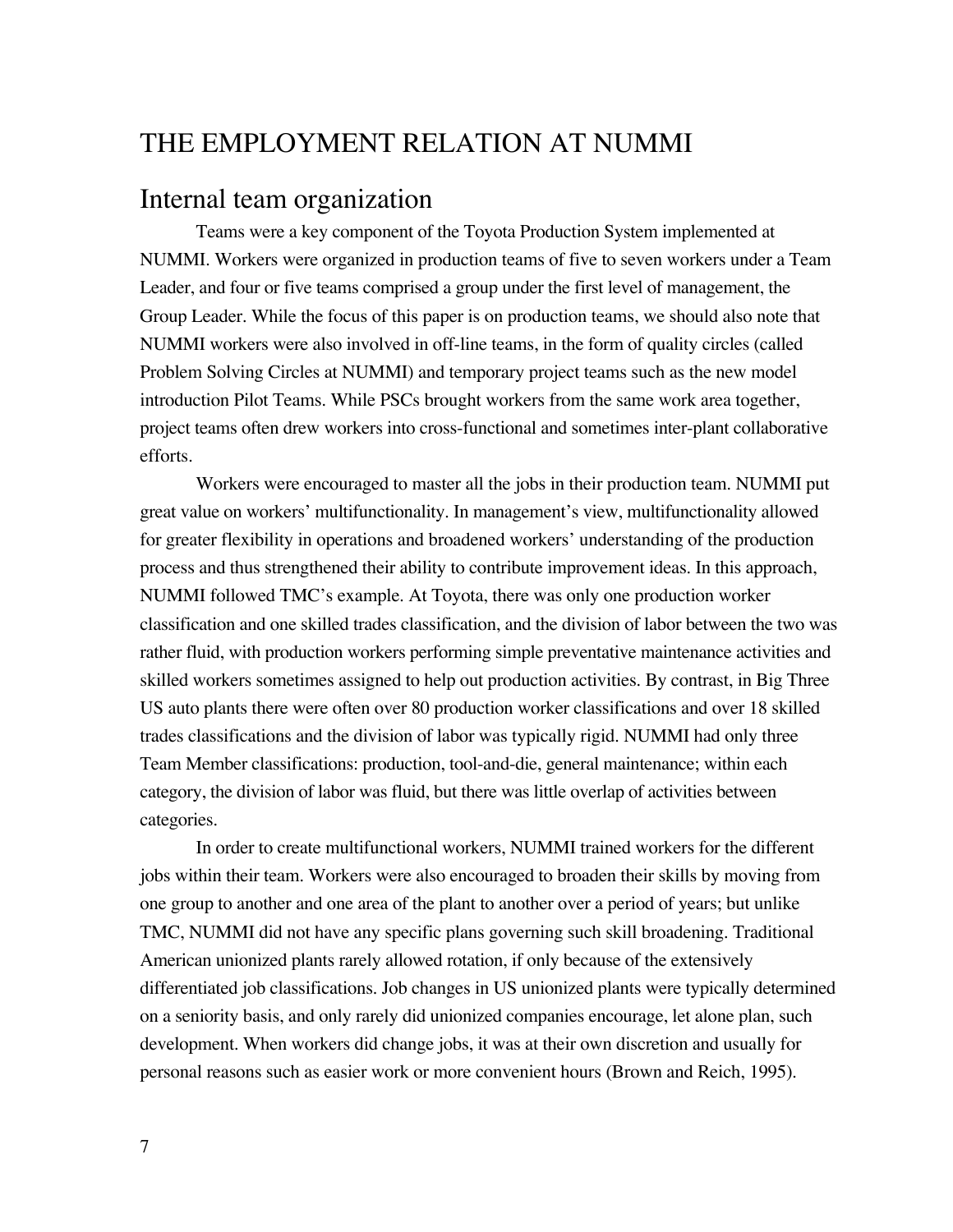NUMMI had more intra-day, within-team, rotation than its sister TMC plant. The aims of rotation were to encourage multifunctionality, to alleviate boredom, and to reduce ergonomic strain. Intra-day rotation was only within each production team. The frequency with which teams rotated had, until recently, been left to the discretion of the teams themselves. This, however, led to a gradual decline in the proportion of teams rotating. Some workers continued working with minor injuries and as a result found it hard to rotate into all the team positions. In other cases, workers managed to hold on to easier jobs, sometimes benefiting from a widely shared norm that older or higher seniority workers should have easier jobs. After a spike in injuries brought two "serious" Cal-OSHA citations in 1994, rotation was made company policy (Adler, Goldoftas and Levine, 1995).

The work team was led by a Team Leader who was an hourly worker and a UAW member. Team Leaders were paid a premium of \$0.60 per hour. The Team Leader filled in for absent workers, trained new workers, assisted workers having difficulty in their jobs, recorded attendance, assigned work when the line stopped, assisted team members in minor maintenance and housekeeping, assessed new team members, led kaizen efforts, facilitate PSCs, and organized social events outside the plant. Team Leaders were supposed to work on the line some 40% of the time filling in for absent or temporarily reassigned workers.

Team Leader openings were posted. People wanting promotion to Team Leader underwent 20 hours of pre-selection training on their own time, and selection was based on their performance in these classes and in their current jobs. In NUMMI's early years, there were persistent complaints of favoritism in management's selection of Team Leaders; as a result, the union and management negotiated a more formal process in which the evaluation and final selection are conducted by a joint union/management committee. In this new process, seniority was only used as a tie breaker. At TMC, by contrast, promotions were based primarily on supervisors' confidential assessment of the worker's ability and attitude (Grønning, 1992, p. 177ff.).

Unlike some US organizations using self-directed teams, and unlike some sociotechnically inspired European approaches to teams, Team Leaders at NUMMI were not selected by the Team Members as "team representatives"; their role was seen as primarily technical more like a "lead hand." In this, NUMMI followed Toyota's lead, privileging depth of technical expertise over the social and political aspects of team operations. Union leaders concurred with this approach, since from their point of view, union coordinators and committeepeople constituted a sufficient mechanism for interest representation.

### Production process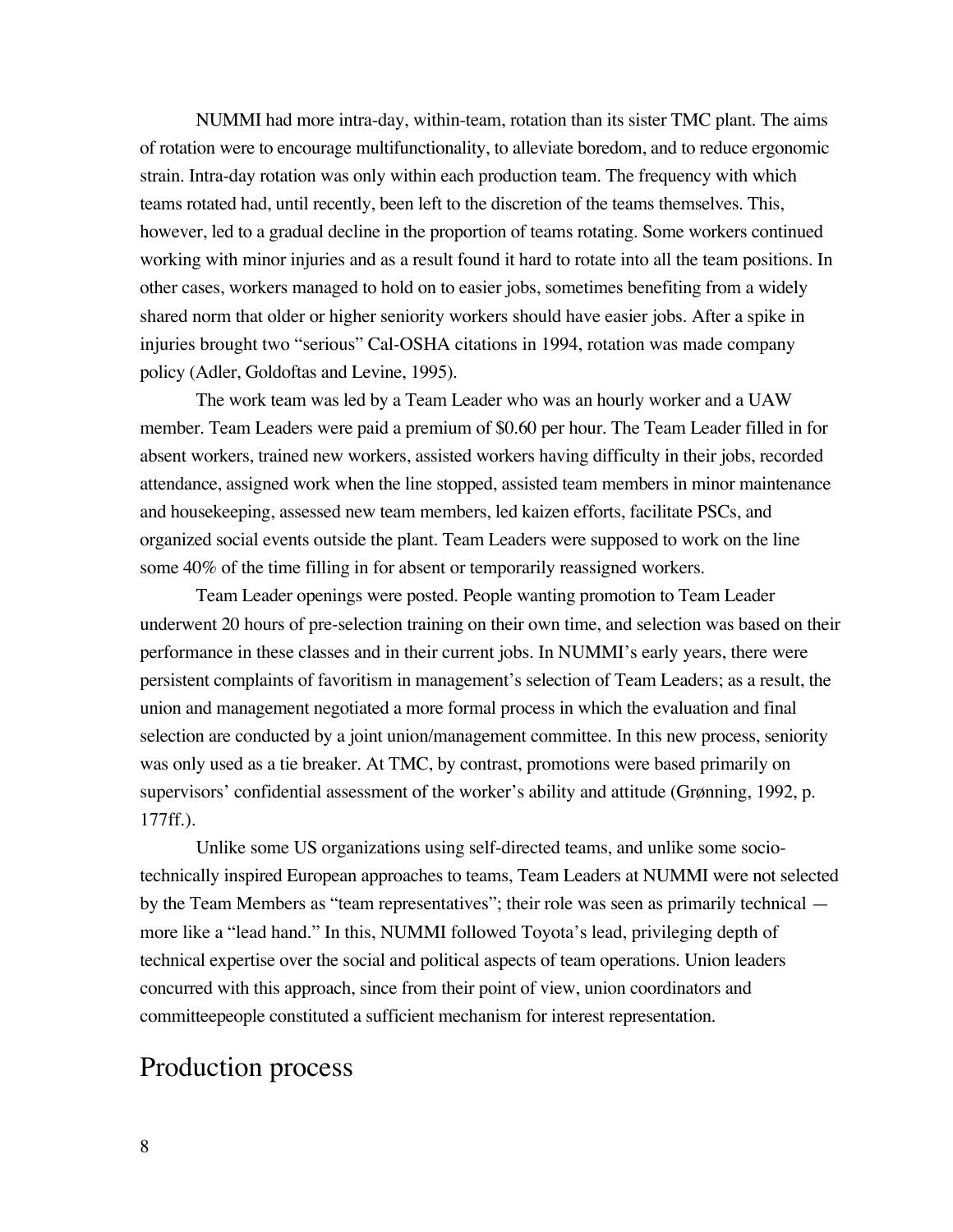The "team concept" was seen by NUMMI and Toyota managers as one component of the Toyota Production System (TPS). However, all the components of TPS were closely interconnected, weaving together both its various technical features and its technical and social dimensions.

The first component of TPS was the kanban system. NUMMI did not use a computerized scheduling system. Instead, signs ("kanban") were passed to the upstream department whenever a pallet or dolly needs to be replaced. When no kanban arrived, the upstream department stopped production because no inventory was allowed to build up. Behind this innocuous-sounding innovation lay a fundamental shift in management methods, away from the reliance on work-in-progress inventory as a way to buffer tasks from upstream variability, towards a tightly-coupled system in which problems at any point in the process trigger a halt in production and a burst of problem solving efforts (Schonberger, 1982).

The implications of kanban for workers were considerable. First, since small perturbations stopped the whole line, they occasioned considerable pressure and stress. Second, since up- and down-stream operations were so tightly coupled, the system eliminated any control by the worker or the team over the pace of work. Kanban was at the polar opposite of the system used at Volvo's Kalmar plant, where buffer inventory was a key mechanism for assuring the autonomy of the production teams (Gyllenhammar, 1977).

The second element of NUMMI's production system was the effort to assure as stable as possible a production schedule ("heijunka"). In the typical Big Three auto assembly plant, schedules were constantly changing, while at NUMMI, the schedule was stabilized over several months. The logic of the NUMMI approach was that changing production levels meant inevitably that inventory levels would be higher, quality could not be assured, and improvement efforts would be stymied. A corollary of level schedules was "mixed model" production: if for example, the month's schedule called for 75% of model A and 25% of model B, instead of producing model A for three weeks (or three days) and model B for one week (or one day), NUMMI would alternate three jobs of model A followed by one of model B throughout each day.

From the workers' point of view, production leveling had three important consequences. First, it reduced the stress associated with schedule changes in a taut production system: in a Just-in-time inventory management system, any changes create a lot of stress as workers scramble to reestablish equilibrium. Second, production leveling minimized the risk of temporary layoff by reducing the risk that part of the work force would be temporarily underemployed. Third, the mixed model scheduling approach meant that it was harder for workers to establish "traction" in the sequence of work gestures: mixed model schedules kept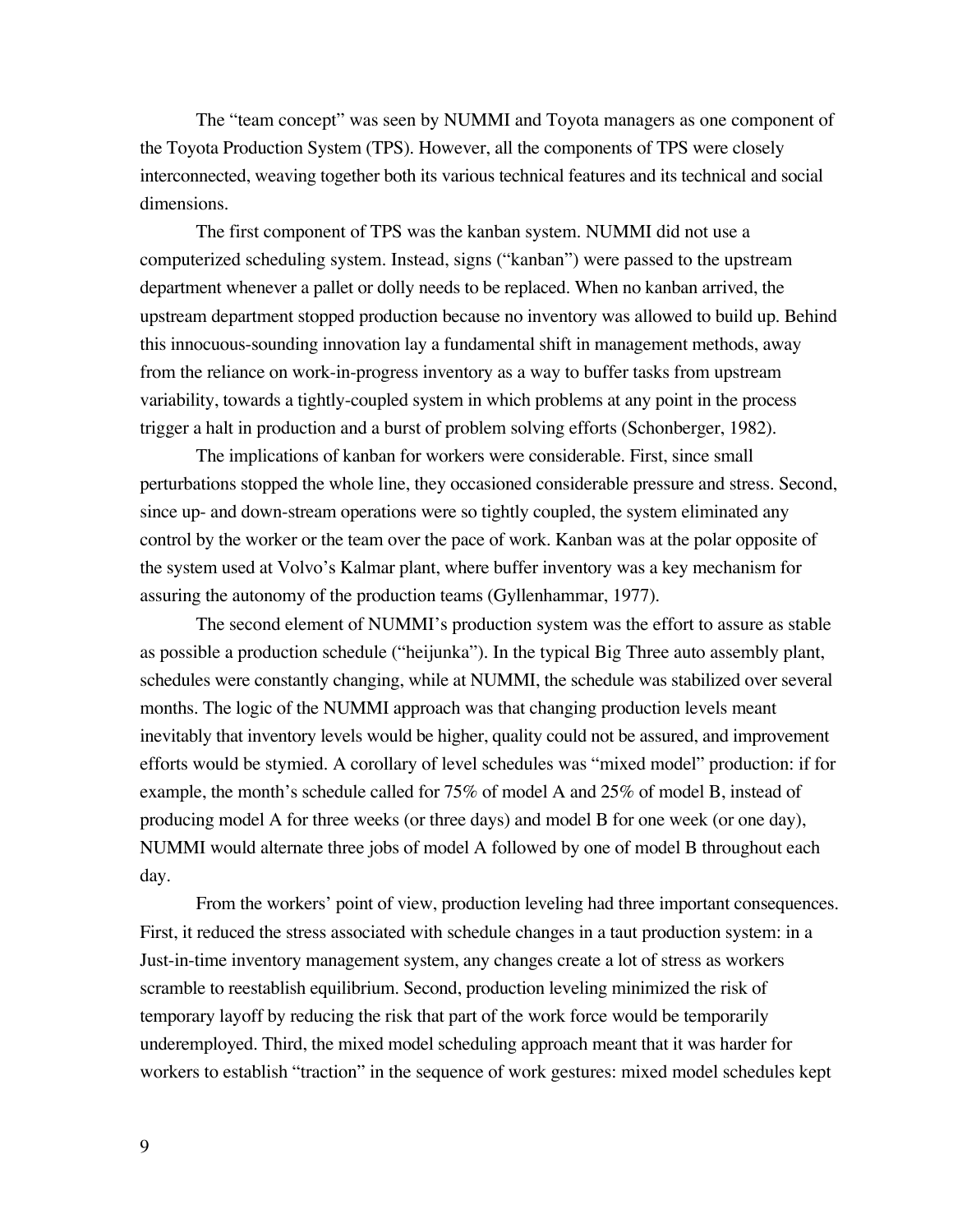workers alert, and, to put it more negatively, increased workers' cognitive load (on traction, see Baldamus, 1995).

The third element of TPS was "kaizen" —!continuous improvement. All NUMMI workers were given training in problem-solving for continuous improvement efforts. Kaizen created important challenges for workers, who were constantly pushed to reduce work times and increase quality. Kaizen happened both through bottom-up worker-initiated mechanisms such as the suggestion program and Problem Solving Circles (see below) and through top-down, management-initiated changes driven by supervisors and engineers. NUMMI management believed that the bottom-up process was important for three reasons: the resulting performance gains, the educational benefits that accrued when workers formulated suggestions and estimated their value, and the positive impact of such involvement activities on workers' morale and on their awareness of a zone of common interests with management.

Visual control, the fourth element of TPS, was set of techniques designed to signal abnormal conditions as rapidly and automatically as possible. Kanban was one form of visual control, signaling the need to replenish inventory. Another key element of visual control at NUMMI was the "andon" board lights that signaled quality problems on the line. Workers pulled a "line stop" cord (or pushed a button) when they encountered a quality problem, thus ensuring that it received immediate attention. The commitment to quality implied by this willingness to sacrifice production was appreciated by workers at NUMMI. But under production pressures, Group Leaders would sometimes immediately re-pull the cord to keep the line going and thus postponing efforts to resolve the underlying problems.

Some researchers have seen in visual control a re-incarnation of Bentham's Panopticon design for prisons (Sewell and Wilkinson, 1992); but the parallel fails since an essential component of the Panopticon was the invisibility of the warden to the prisoners, whereas at NUMMI, the action and inaction of both workers and managers were immediately visible to all. This symmetrical visibility  $-$  when associated with the substantial power of the union  $-$  meant that visual control served technical and productive purposes more than social control and political purposes.

The final element of TPS was "standardized work." Whereas in the Big Three plants, Industrial Engineers would develop prescribed methods from engineering handbooks, at NUMMI Team Leaders and Team Members were taught the techniques of work analysis including stopwatch use — land used them to assess alternative work methods. The most effective methods were codified in charts hung beside each workstation. There is little doubt that as a result of standardized work analyses and the constant kaizen process, workers at NUMMI worked harder than they did at GM-Fremont. Standard task times at GM-Fremont were set to as to occupy the experienced worker approximately 45 seconds out of a hypothetical cycle time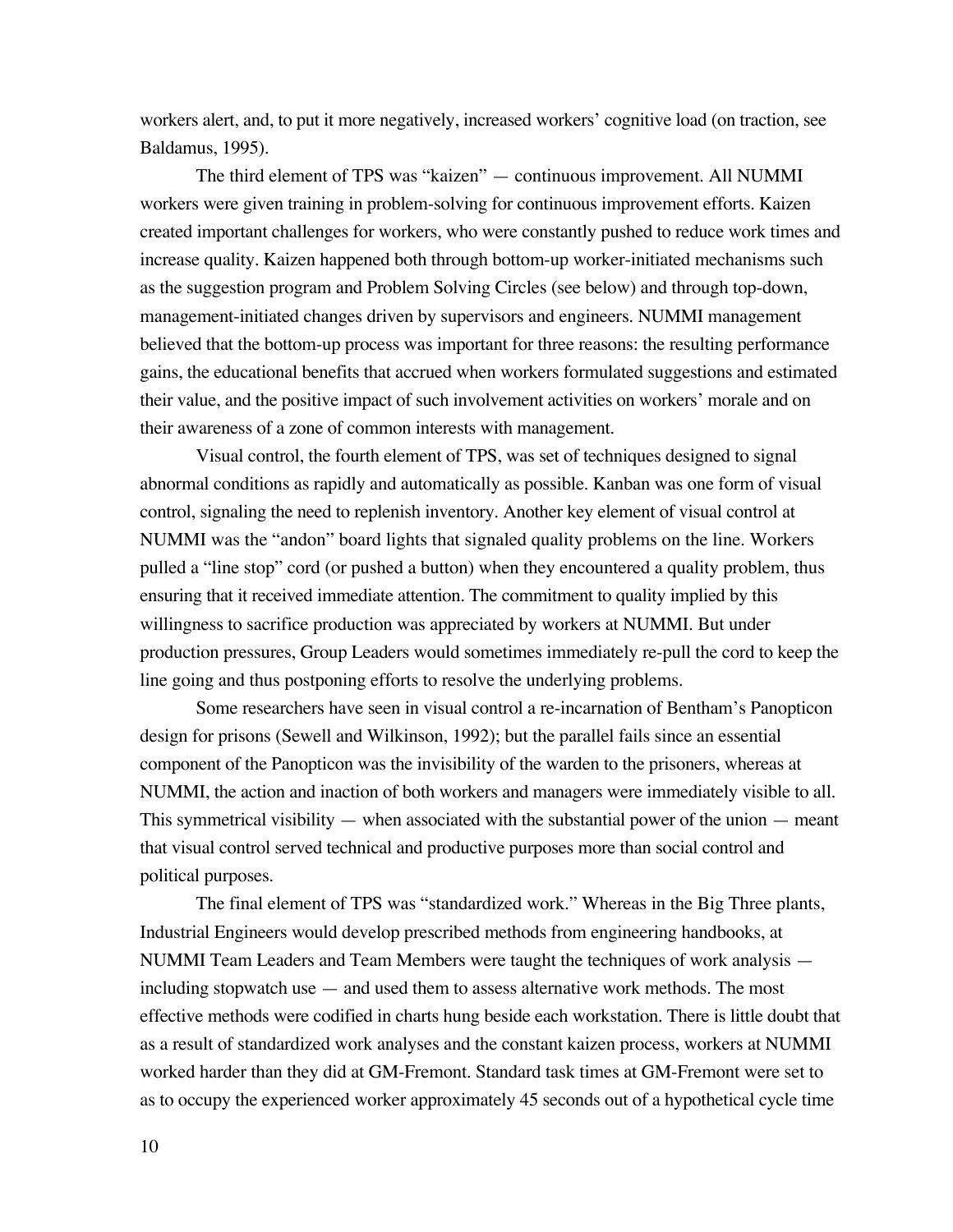of 60 seconds. In practice, 35 seconds was not uncommon. NUMMI's norm was closer to 57 seconds out of 60.

The standardized work process was evaluated positively by most workers but negatively by some. Workers appreciated the superior quality of the resulting methods: methods developed with worker input were more appropriate to the real work tasks than methods derived by engineers from handbooks and imposed unilaterally; and the standardized work process was thus experienced as helpful in performing work and in identifying the source of problems. Standardized work on the assembly-line and finer-grained discipline in the supply of parts and tools facilitated traction and alleviated the stress that would have otherwise accompanied the increase in seconds worked per cycle. Many accepted that the competitive survival of NUMMI required an intensification of work relative to the GM-Fremont days. And workers appreciated the political and ethical significance of allowing their participation in defining and refining methods. However, some workers resisted being drawn into what they saw as a technique for speeding up their own work and that of their colleagues.

Several indicators suggest that positive assessments of the overall production system were far more common than negative ones: over 90% of workers participated in the suggestion program, and 90% of workers expressing themselves satisfied with their work environment in anonymous employee surveys. The conjunction of TPS's intense discipline and workers' high satisfaction and commitment strikes some observers as implausible on its face (Parker and Slaughter, 1988). Others see it as evidence of internalized domination, as "hegemonic despotism" (Burawoy, 1985). Without denying the significance of ambivalence and fatalism among workers, I find it difficult to dismiss altogether the evidence of workers' commitment. This commitment can, I believe, be attributed to the relatively participative and "democratic" form of Taylorism as it was implemented at NUMMI, which contrasts strongly with Taylorism's more traditional, autocratic and "despotic" form (see Adler, 1995).

# Managerial hierarchy

The first level of management at NUMMI was the Group Leader. Several features of the Group Leader's role distinguished it from that of the traditional American foreman.

First, in keeping with the strong technical role Toyota accords the managerial hierarchy at all levels, NUMMI's Group Leaders had responsibility for tasks that in the US Big Three plants remained industrial engineering staff responsibilities. This reflected Toyota's commitment to the "Training Within Industries" methodology developed in the US during World War Two (Schroeder and Robinson, 1991; Robinson and Schroeder, 1993). In the immediate post-War years, Toyota found itself with the same dearth of engineers as US industry during the War. Toyota was attracted to the solution developed by TWI and formalized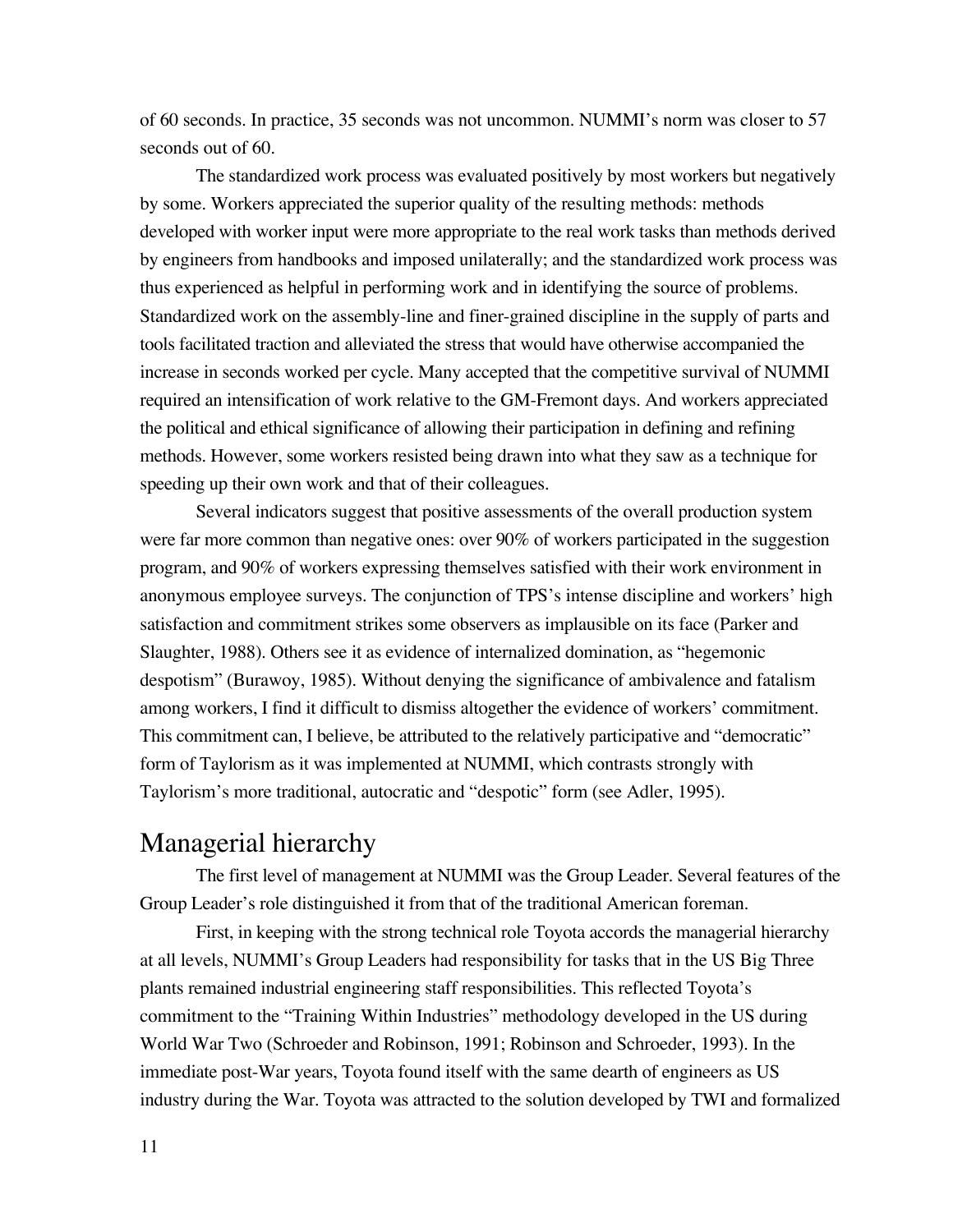in the TWI "Job Methods" program: delegate methods engineering and line balancing tasks to the foreman, and encourage the foreman to perform these tasks in collaboration with experienced workers. The TWI Job Methods program virtually disappeared in the US after the War (except for pockets of "work simplification" programs), but it was embraced by numerous Japanese firms during the Occupation years and continues to exercise enormous influence in Japan. NUMMI inherited the TWI practice, renamed "standardized work," from the parent company.

Group Leaders were also responsible for some human resource management activities that in many American firms were either ignored or handed off to the Personnel department, in particular, training. At NUMMI, as in all Toyota plants, line managers were responsible for onthe-job training (the Personnel department was responsible for off-the-job training). In this OJT, NUMMI, like TMC, relied on a second component of the TWI program, "Job Instruction." Toyota's use of JI has not been discussed much in the research or practitioner literature, but it was seen by management as an essential ingredient of its success. Most American workers learn how to do their job by working alongside a more experienced worker for a short period, after which they are left to improvise and develop their own methods to deal with the demands of the job. Consistent with Taylorism's commitment to identifying the "one" best way" of doing each job, and consistent with its relatively "democratic" form of Taylorism, NUMMI combined Job Methods — which allowed experienced workers to codify the most effective gesture-by-gesture sequence for performing the job, along with the "key points" that explicated the important control items at each step — with Job Instruction — a formalized fourstep program for teaching new workers this sequence of steps and their key points.

Group Leaders also took responsibility for some more traditional, administrative and disciplinary functions. NUMMI's absence policies, for example, were very formalized and rather strict. There was no official distinction between excused and unexcused absences outside annual vacations and other officially sanctioned leaves of absence. After three absences within a 90 day period, the Group Leader submitted a written warning. After three more occurrences within 90 days, the Group Leaders submitted a further warning and the worker must undertake counseling. Three more occurrences led to a final warning and further counseling. Three more occurrences led to dismissal. Dismissals were reviewed by a joint labor/management review committee. Repeated absences were the single most common reason for dismissal.

Group Leaders shared responsibility for many personnel issues with the Human Resources department. At NUMMI as in TMC, the HR department was a political "heavyweight," whereas in the political landscape of corresponding American firms, the HR department was a minor player. For example, NUMMI's HR department, like TMC's, was directly involved in placement, appraisal, and promotions of all management personnel, whereas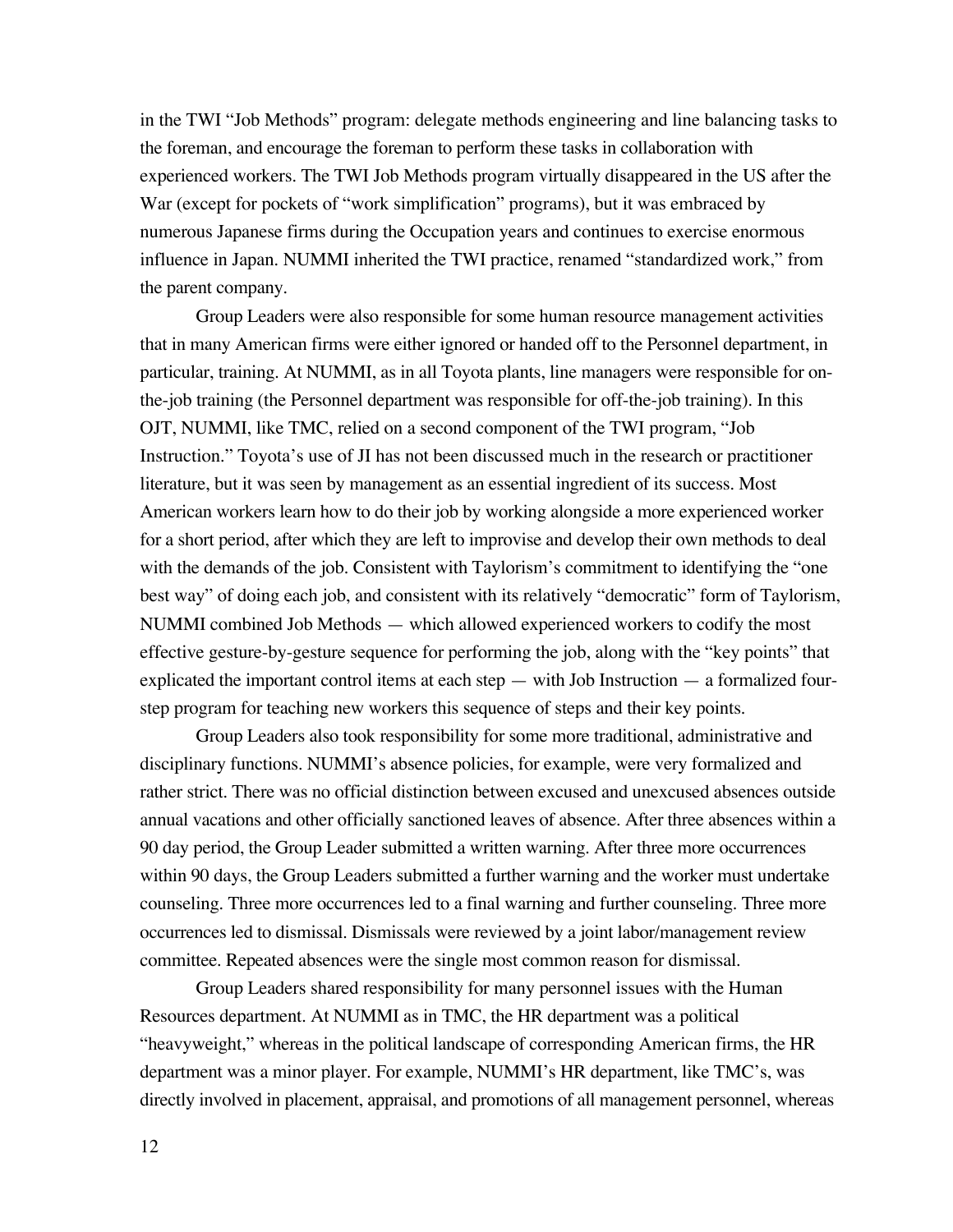in the typical US company, HR is involved in the careers of only "high-potential" personnel. The HR department even exercised budgetary control over manufacturing headcount.

The leadership process at NUMMI, as exercised by Group Leaders as well as at higher levels, was also rather different from that found in the typical Big Three plant. In visiting US companies, I have been struck by how rarely meetings include more than two contiguous layers of the hierarchy. If middle managers' subordinates are included in meetings with superiors, the middle managers will often express concern that the subordinates may be trying to "go around" them, or that the superiors might be "undermining their authority." By contrast, at NUMMI like at TMC, many meetings included three, four, or even more layers, and as a result, there was probably more "fact-based management" and less covertly political behavior. For example: after each model change, there was a plant-wide meeting to discuss lessons learned. This meeting was typically attended by the President, the relevant vice presidents, general managers, assistant general managers, managers, and assistant managers. Strong points and weak points in the management of the model change were all discussed in this open forum. By contrast with most US firms, this kind of meeting structure was common at NUMMI.

# Worker involvement

NUMMI mobilized impressive levels of worker involvement through on-line mechanisms such as the andon cord and standardized work, and through off-line mechanisms such as Problem Solving Circles, other off-line teams, and the suggestion program. We have already discussed the on-line mechanisms; here we focus on the off-line mechanisms and on the broader context that sustained worker involvement.

NUMMI's Problem Solving Circles were relatively recent, beginning in 1991. Toyota and NUMMI managers thought of QC circles as an advanced practice, requiring deep production knowledge that takes years to acquire; by contrast, American companies often interpret QCs primarily as an employee relations tool (and not surprisingly, the "mortality rate" of these QC programs is very high: see Lawler and Mohrman, 1985). NUMMI's PSCs were more truly voluntary than at TMC, although participation was expected of workers hoping for promotion to Team Leader positions. PSCs were structured as standing committees based on work Groups (not Teams, as in TMC). Each PSC selected a problem within its area of control. The company paid for members' lunch, but unlike TMC, NUMMI did not pay overtime for PSC activity. In an average month during 1994, 14% of NUMMI workers participated in the PSC program. NUMMI managers thought this proportion was too low, and attributed it to a high frequency of overtime during that year (averaging one hour a day).

NUMMI workers were also involved in other off-line project teams, such as the Pilot Team mobilized to prepare for model changeovers. The changeover to the 1993 model-year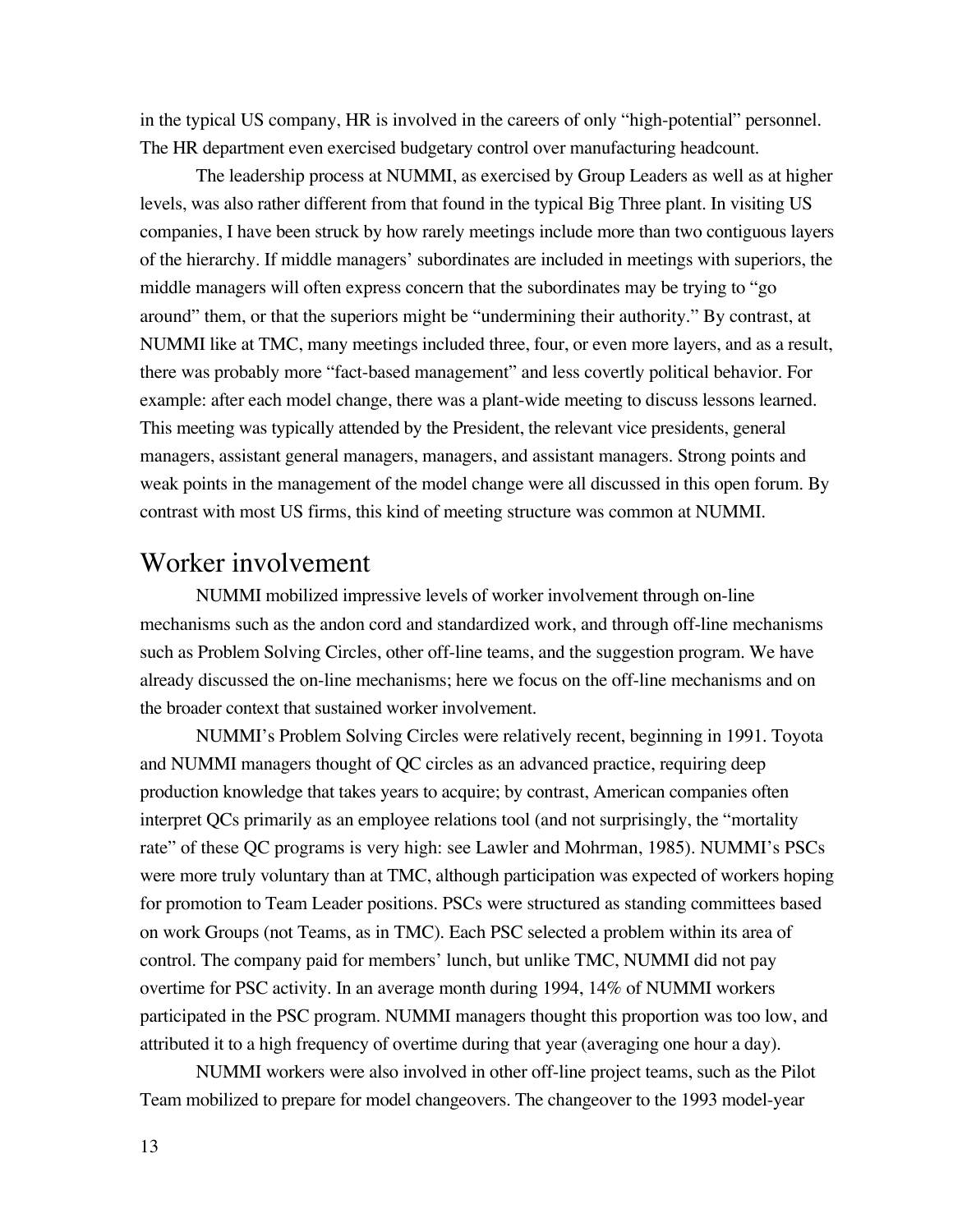passenger car, for example, started up in early 1992 with eight members; by August 1992, there was a total of two Group Leaders and 32 Pilot Team members drawn from the ranks of the plant Team Leaders (usually one Team Leader per group). Seven months before the start of production at NUMMI, the Pilot Team traveled to Japan to study how the Takaoka plant was building the vehicle. They worked on the Takaoka assembly line to learn how their counterparts had designed the specific jobs in the part of the line for which they were responsible. They worked with TMC engineers, proposing design changes to facilitate production of the somewhat differentiated American models. When they returned from Japan, the Pilot Team brought with them large binders containing illustrations of individual parts and explanations of how they should be assembled. They then experimented in NUMMI's pilot area, modifying this information to fit the specifics of NUMMI's line, and turning it into detailed draft work instructions for production Team Members. They also worked with plant engineers to design the appropriate equipment for each job.

Such "off line" teams are increasingly common in US industry, although the specific case of worker involvement in multifunctional model changeover teams is still rare. Some 65% of Lawler's *Fortune* 1000 sample used off-line teams, and in more than half these cases, they covered over 20% of the workforce. Osterman found that 29.7% of manufacturing plants he surveyed used QCs for over 50% of their core workforce. For the auto sector, MacDuffie and Pil found that in 1993, 90% of workers in Japanese plants participated in some kind of employee involvement group; the comparable figure for Japanese transplants in the US was 14%; and for US manufacturers, the ratio was 20%.

Alongside the PSC system, NUMMI put great emphasis on individual and team suggestions. Like TMC, NUMMI management's primary goal was increasing participation unlike the focus on a few big suggestions that prevails at most American programs. By 1994, well over 90% of workers were participating. Like TMC, the suggestion system was run by Group Leaders with very light administrative support — unlike the more typical American pattern where the program is run by a specialized staff. Moreover, consistent with the goal of encouraging participation, considerable effort was made to explain to workers the nature of the evaluation process and its criteria, and to assure rapid processing of suggestions — on these dimensions too, NUMMI differed from most American firms. MacDuffie and Pil found that whereas Japanese auto manufacturers received on average 48 suggestions per employee per year, with an acceptance rate of 90%, the comparable figures for Big Three plants was 0.2 suggestions per employee and 34% accepted. NUMMI workers contributed around 8 suggestions per employee and around 80% were implemented.

What were the sources of NUMMI's considerable success in mobilizing worker involvement? A number of factors appeared to be operative. First, alongside workers'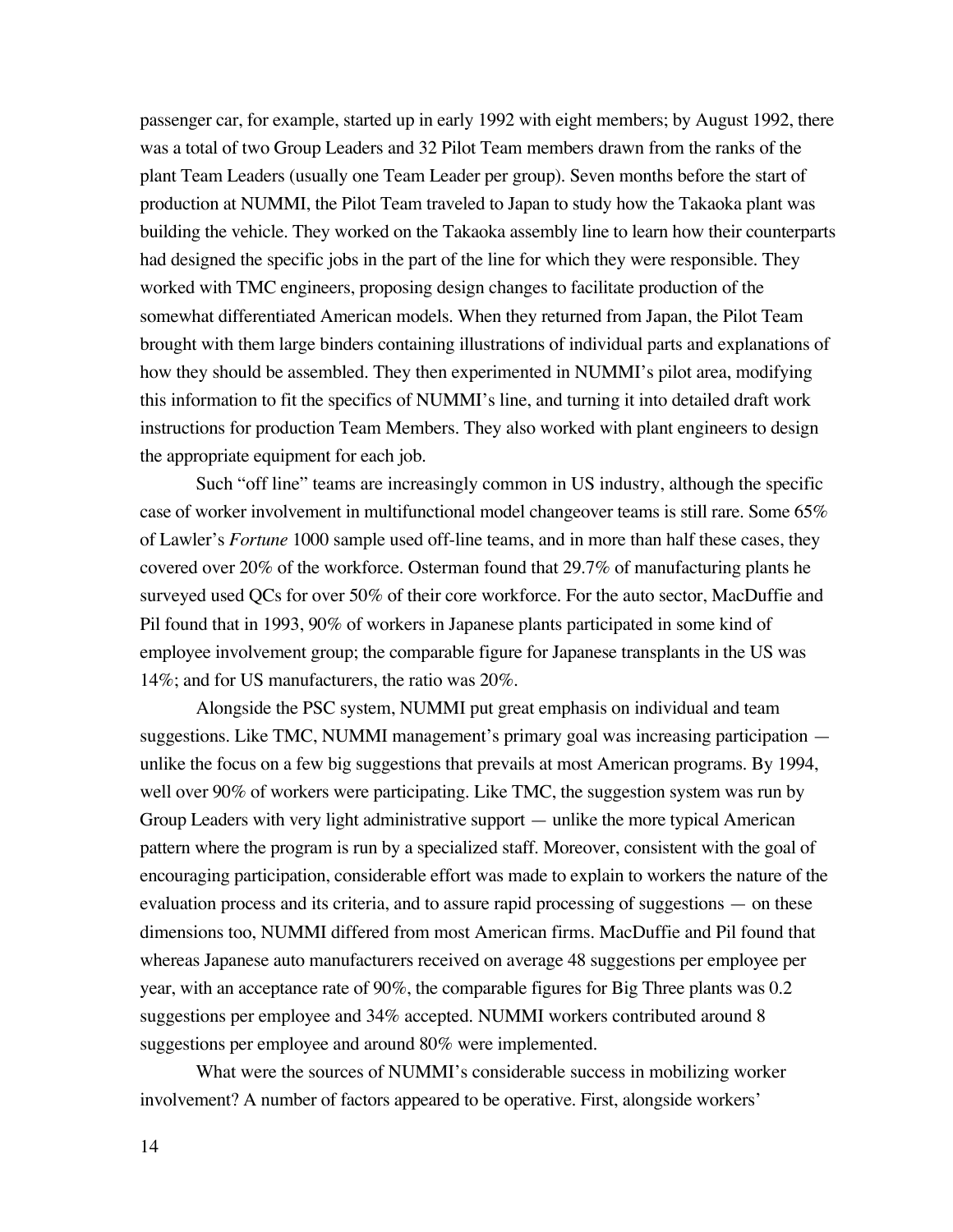involvement in production there was a parallel structure that assured workers' involvement in plant governance. NUMMI and UAW Local 2244 put into place an extensive set of joint committees. There were weekly meeting between management and the union Bargaining Committee, weekly safety committee meeting, weekly meetings between section managers and committeepeople, and quarterly three-day off-site meetings between union and company leaderships. The relations between management and union have been largely cooperative. In recent years, the Administration Caucus had been displaced by the People's Caucus (with the exception of the Local President, who is affiliated with the Administration Caucus). The People's Caucus sought a more assertive role, and criticized Administration Caucus for "being in bed with management." It drew relatively stronger support from the newer, younger workers hired with the start-up of the truck line. Symbolizing the Local's new assertiveness, there was a two-hour strike during the contract negotiations in 1994. But in substance, relations between union and management have remained largely cooperative.

One facet of the union's involvement in governance was through its role in assuring an equitable treatment of worker grievances. NUMMI's "Problem Resolution procedure" resembled TMC's in its emphasis on joint problem-solving in the first step, but the three subsequent steps brought it closer to the traditional formalized UAW-Big Three model with external arbitration as the final step. The collective bargaining agreement also differed from standard practice in specifying that there was no recourse to an arbitrator over standardized work or health and safety issues. Instead, in case of unresolved disputes in these matters, "Either party may call upon the UAW Regional Director and W. J. Usery for final resolution of the problem" (1994 Collective Bargaining Agreement, p. 163; Bill Usery is a mediator who was instrumental in forging the initial agreement with the UAW).

A second factor in mobilizing worker involvement was the threat of unemployment. Brown and Reich (1989) cite data from the California Employment Development Department indicating that 40% of the displaced GM-Fremont workers were still unemployed at the end of 1983, and that displaced workers who did find other jobs experienced pay cuts averaging approximately 40%. There were no comparable union-scale jobs to be found in the region then, and none materialized in the intervening years. NUMMI was tied to the national pattern of Big Three/UAW wage rates, and over the intervening years there had been no reduction in the size of the premium separating NUMMI wage levels from those of alternative job opportunities. Workers who could bear the considerable physical and mental demands of work at NUMMI thus had little incentive to leave, and personnel turnover at NUMMI averaged less than 6%.

Employment security against the temporary layoffs so common in Big Three was a third factor buttressing workers' involvement. Employment security was written into NUMMI's collective bargaining agreement :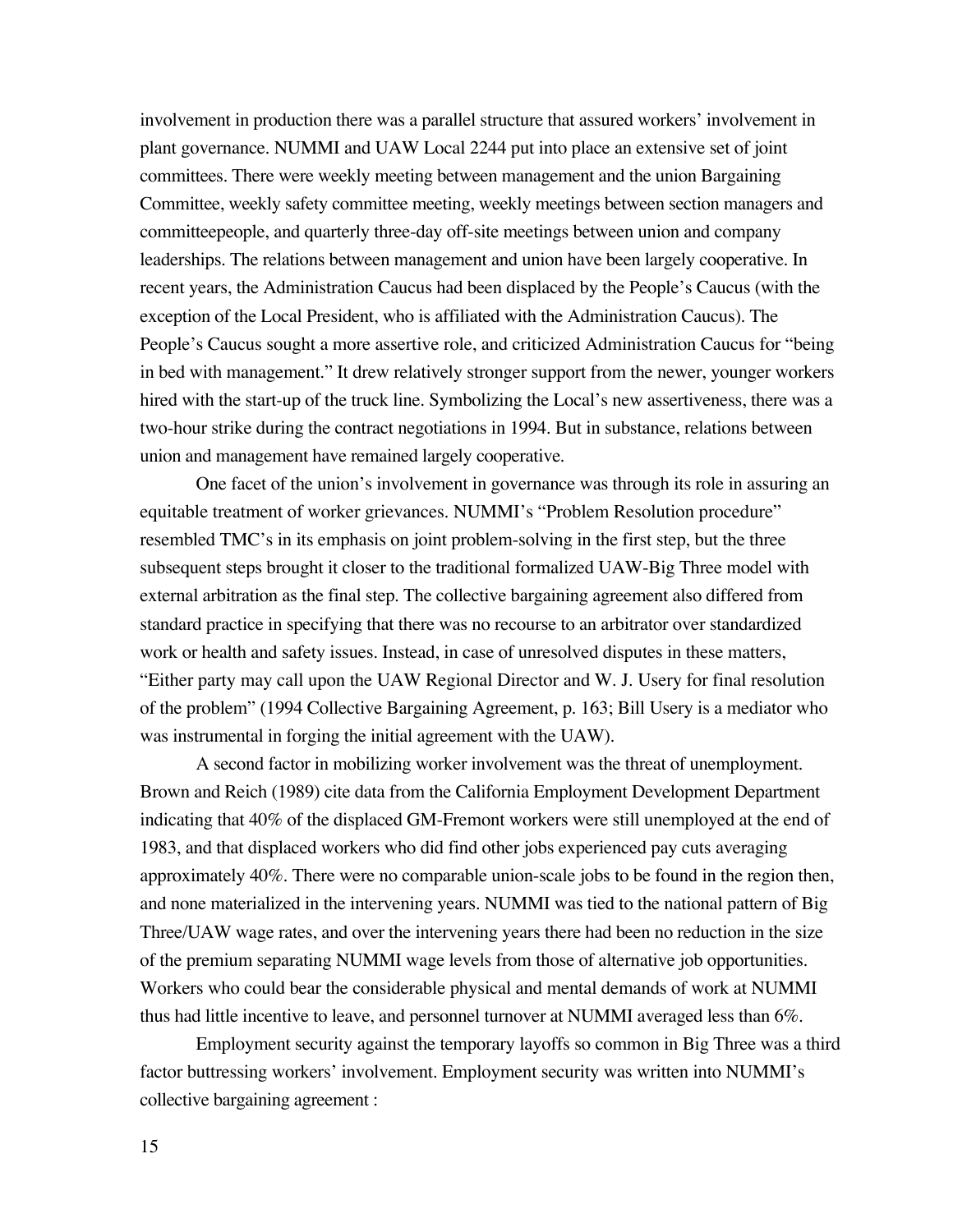"New United Motor Manufacturing, Inc. recognizes that job security is essential to an employee's well being and acknowledges that it has a responsibility, with the cooperation of the Union, to provide stable employment to its workers. The Union's commitments in Article II of this Agreement are a significant step towards the realization of stable employment. Hence, the Company agrees that it will not lay off employees unless compelled to do so by severe economic conditions that threaten the long term viability of the Company. The Company will take affirmative measures before laying off any employees, including such measures as the reduction of salaries of its officers and management, assigning previously subcontracted work to bargaining unit employees capable of performing this work, seeking voluntary layoffs, and other cost saving measures."

NUMMI did not have a Supplemental Unemployment Benefit fund of the kind found at the Big Three (which supplements the meager unemployment benefits available in the US); so this commitment was very important in assuring workers' income stability. NUMMI lived up to the commitment in 1987-88, when capacity utilization fell to under 60% but no one was laid off. Workers were put into extra training programs and were put to work on kaizen projects and facilities maintenance jobs previously contracted out.

Unlike TMC and many "high-involvement" American plants, NUMMI did not use individual or team performance pay incentives, nor skill-based pay. Management's assessment was that such incentives would undermine the teamwork they sought to encourage. Two exceptions to this philosophy proved the rule. The suggestion system did offer financial rewards based on the savings generated, but the amounts were very modest, with the average suggestion earning its author around \$25, and the reward was greater for a suggestion coming from a team than for the same suggestion coming from an individual. NUMMI also had a gainsharing-type program (PIPS), introduced in 1991, but it paid all workers identical amounts based on the company's quality and productivity improvement. In 1992, each worker received \$1600.

The main avenue for pay progression was promotion to Team Leader. All Team Leader positions and about 80% of Group Leader positions were filled from within. A secondary avenue was the skilled trades apprentice program. The apprentice program began in July 1987, and the UAW offered a 10 week pre-apprenticeship training program. Of some 209 workers who applied for the apprentice program, 43 were finally selected. By 1995, a total of 88 workers had entered the apprenticeship program and 53 had graduated.

Peer pressure was a final factor explaining NUMMI's success in mobilizing worker involvement. Whereas American firms' teams often have 15, 20 or even 25 members, NUMMI followed Toyota's model and kept teams to between four and six members so as to maximize the social interdependence created by work interdependence. Peer pressure has often been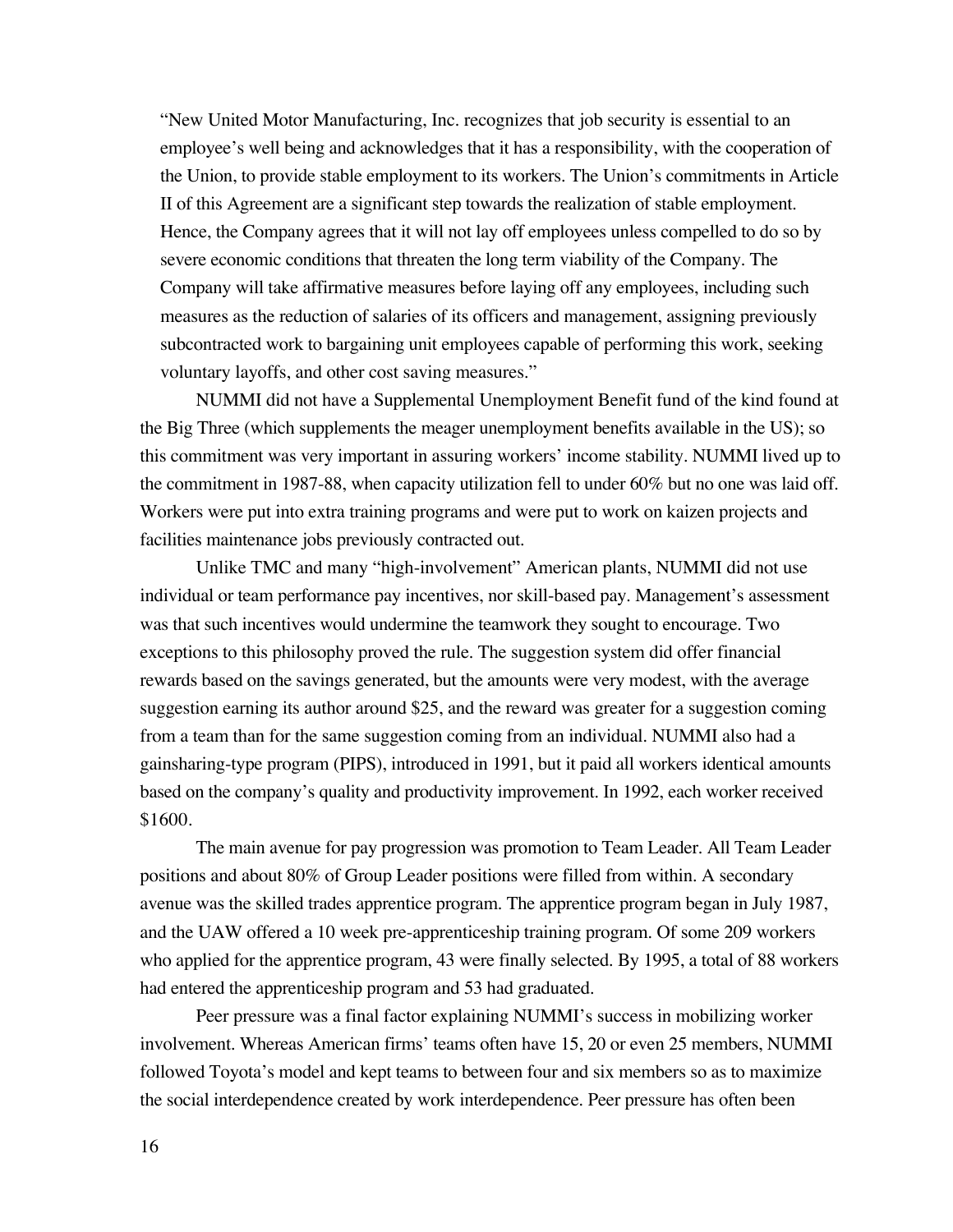presented in a negative light, as a manifestation of internalized domination (see for ex. Barker, 1993). But NUMMI workers' descriptions leave me skeptical that it can be reduced so neatly. To quote one worker:

"Once you start working as a real team, you're not just work acquaintances any more. When you really have confidence in your co-workers, you trust them, you're proud of what you can do together, then you become loyal to them. That's what keeps the absenteeism rate so low here. When I wake up in the morning, I know there's no one out there to replace me if I'm feeling sick or hung-over or whatever. Not like in the old Fremont plant where they had 20% more people than they should have needed just to cover absences. At NUMMI, I know my team needs me. They need my loyalty like I need theirs."

Cooperation is a spontaneous, anthropological fact; it does not cease having this quality merely because its fruits are appropriated or because more complex forms of organization are erected alongside and on top of it.

# THE DYNAMICS OF DIFFUSION: SOME HYPOTHESES

To return to the two puzzles framing this paper, why did NUMMI and other transplants use teams so extensively where Big Three plants did not? My analysis of teamwork at NUMMI and its role in the overall structure of the employment relation suggests three factors. Further research will be needed to assess this argument and whether these factors are equally pertinent at other transplants.

First, as a matter of history, NUMMI used teams because NUMMI was managed along Toyota lines, and teams were a key component of the Toyota production system. In some policy domains (such as benefits), NUMMI adopted American-style policies, and in some other domains (such as grievances), NUMMI hybridized American with Japanese approaches, but in domains that were part of the plant's "productive core," Toyota's policy was that its overseas subsidiaries had to conform to the Toyota production system (see Adler, 1996).

Second, NUMMI used teams because managers saw the production task as embodying high levels of interdependence and modest but not insignificant levels of uncertainty. Like TMC, NUMMI's managers saw assembly-line work tasks as embodying considerable interdependence: while the assembly-line technology minimized the interdependence of work tasks within a given cycle, interdependence was high across cycles when workers rotated tasks or models changed; moreover, looking beyond the immediate production task, interdependence was high in the tasks of defining and refining standardized work charts and PSC activity; and finally, management consciously used team structures and extra-work team activities to create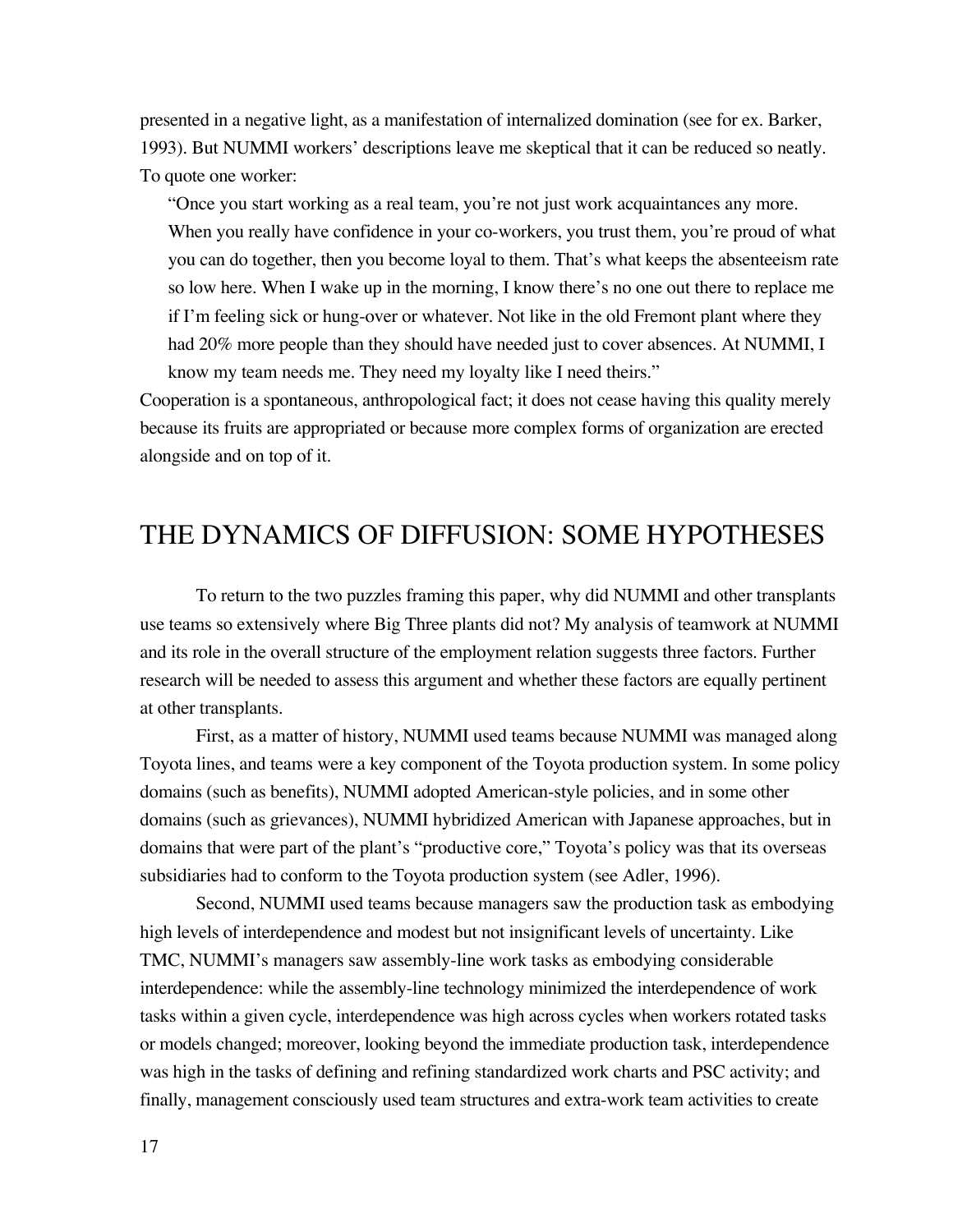social interdependence. Task uncertainty was also significant: whereas managers at the Big Three traditionally assumed that the production task in auto assembly was so routine that workers could be trained in a day or so, NUMMI's managers inherited from the parent company the assumption that workers' tasks embodied a significant level of uncertainty, thus motivating a continued high emphasis on kaizen. NUMMI thereby created (or "enacted" in the sense of Weick, 1979) a different task environment, one with a higher degree of uncertainty than their Big Three counterparts. Through kaizen, the production task was continually reanalyzed to generate an ever-deeper knowledge and ever-more effective technical control. As a result, NUMMI's teams, while far from the "self-regulating" variety favored by sociotechnical theory proponents, were not entirely under the external control that characterizes the "traditional work group" model. The resulting performance gains legitimated and reinforced these initial assumptions of high task interdependence and modest uncertainty.

Third, the teamwork approach to production was not only symbolically and technically legitimate in the eyes of NUMMI managers because of its association with TPS, but it was also seen as posing few risks to control. While over many decades Big Three managers consciously sought to individualize jobs in the name of managerial control over the shop-floor, NUMMI operated on the assumption, once again inherited from their parent company's experience, that under the right social conditions, workers' interdependence can be harnessed to productive ends without undermining social or technical control. NUMMI thus created a different socio-political environment within the plant, one that attributed great importance to "mutual gains" for management and labor and that made such gains seem within reach. This attribution represents a more novel feature of NUMMI's approach, since in Toyota's Japanese plants, social control could rely to a greater extent than was possible in the US on a cultural norm of "groupism" (Lifson, 1992); at NUMMI, mutual commitment was based on a more calculative, bargaining model. When performance benefits manifested themselves in the form of world-class and continuously improving efficiency and quality levels and in the corresponding benefits to workers — enhanced job security, bonuses, and the psychological rewards of "self-efficacy" (Bandura, 1977) — these benefits reinforced the credibility of the initial mutual-gains assumption.

If these three factors help explain why NUMMI used teamwork, why have the Big Three not followed the example of NUMMI and the other transplants — why have they not adopted teamwork too? This is all the more puzzling when it is recalled that all three of the US manufacturers have North American joint ventures with Japanese companies which use teams and perform very well. Moreover, MacDuffie and Pil's data show that between 1989 and 1993, the US Big Three have made as little change to other dimensions of work organization as they have in their use of teams. The contrast is striking with European-owned plants in Europe,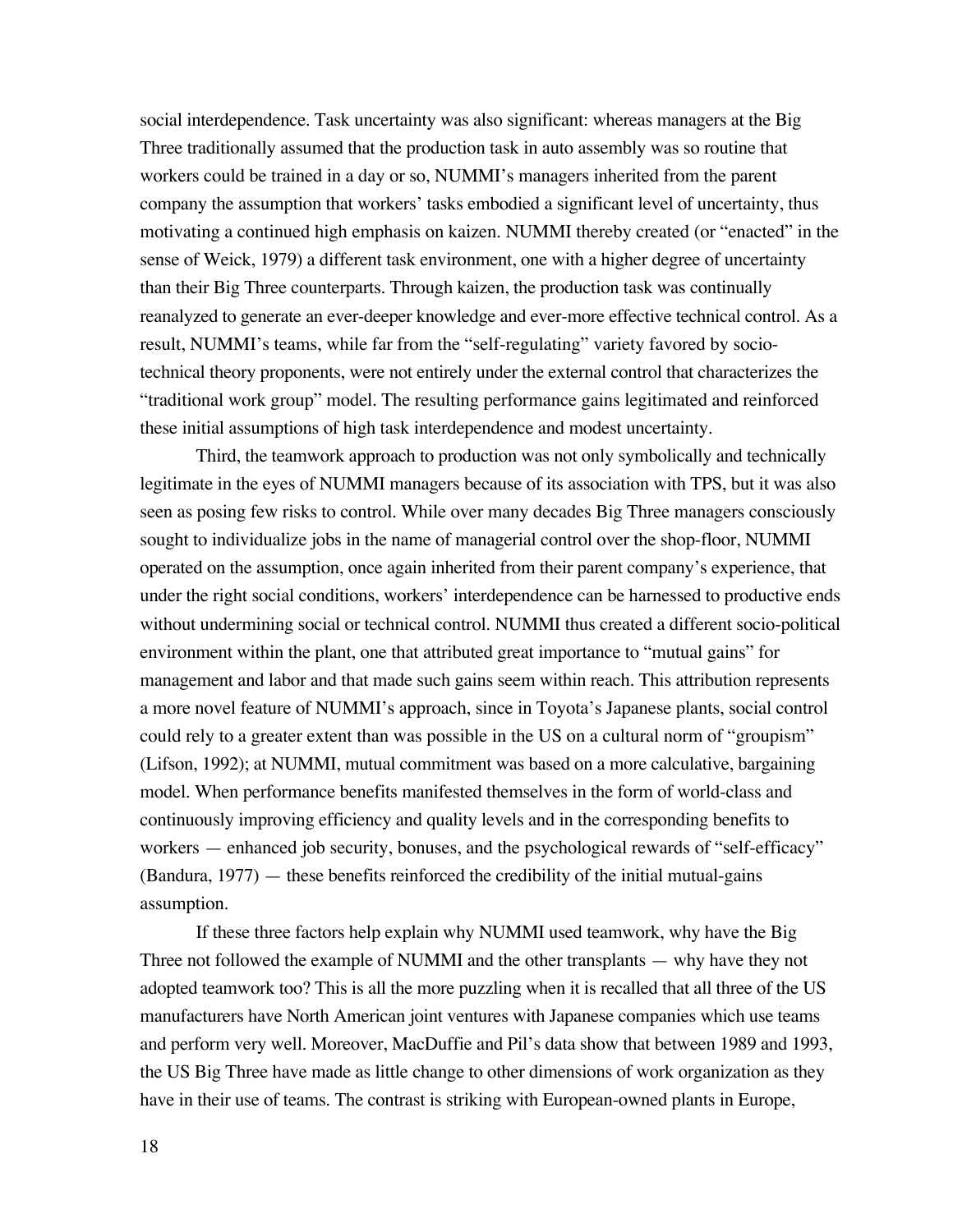where change in work organization has been massive: the ratio of workers in production teams, for example, leapt from 0.4% to 75% between 1989 and 1993.

One possible explanation emerges from MacDuffie and Pil's performance data: while the gap between the Big Three and both the transplants and Japanese plants remains important in both productivity and quality, the Big Three have made large gains and have narrowed somewhat these gaps — and they have done this by making changes to the more technical elements of their production systems but without making substantial change to their work organization. Pil and MacDuffie (1995) review a number of theories (such as March's theory of competency traps, and Argyris and Schon's theory of organizational learning) that predict that when organizations are able to respond to performance pressures without making radical organizational changes whose implementation is difficult and uncertain, they will take the easier route even if the results are only partially adequate.

This proposed resolution of the one puzzle suggests a possible resolution of the other, the rapid diffusion of teamwork across firms in the broader spectrum of industries. Many US firms under pressure from new domestic and foreign competitors have been jolted from their complacent assumption that they have been operating at or close to the production possibilities frontier. They have recognized that their organizations harbored a lot of slack that they now cannot afford, and that they must identify and root out this slack. Data on the differential adoption of new forms of work organization across industries supports the hypothesis that the intensity of domestic and foreign competition is a key driver of work redesign (Lawler et al., 1995, section 17; Osterman, 1994). In some cases, managers' centralizing instinct is too strong, and they have adopted heavy-handed, top-down "business process reengineering" approaches. The high frequency of failure of this path has rapidly discredited it. In many more cases, however, US managers have acknowledged that slack cannot be identified and remedied without considerably greater employee involvement. Simultaneously, the current ideological climate in the US, the persistent employment insecurity, and the declining threat of unions give managers a greater level of assurance that a modest degree of employee self-regulation and more extensive teamwork can be pursued without the risk of losing control. Re-interpreting their organizations' key tasks as embodying higher uncertainty and greater interdependence than they saw in them in the past, managers have thus discovered the virtues of teamwork.

This interpretation is rather different from that implied by theories of cycles of control advanced by Ramsay (1977) and by Barley and Kunda (1992). As opposed to the pendulum swings described by these accounts, my interpretation attributes considerably greater significance to the real productive efficiency of teamwork: insofar as firms are put under competitive pressure, the move toward teamwork appears less like a pendulum swing and more like a step forward along a development path that may be difficult to reverse. The two stories are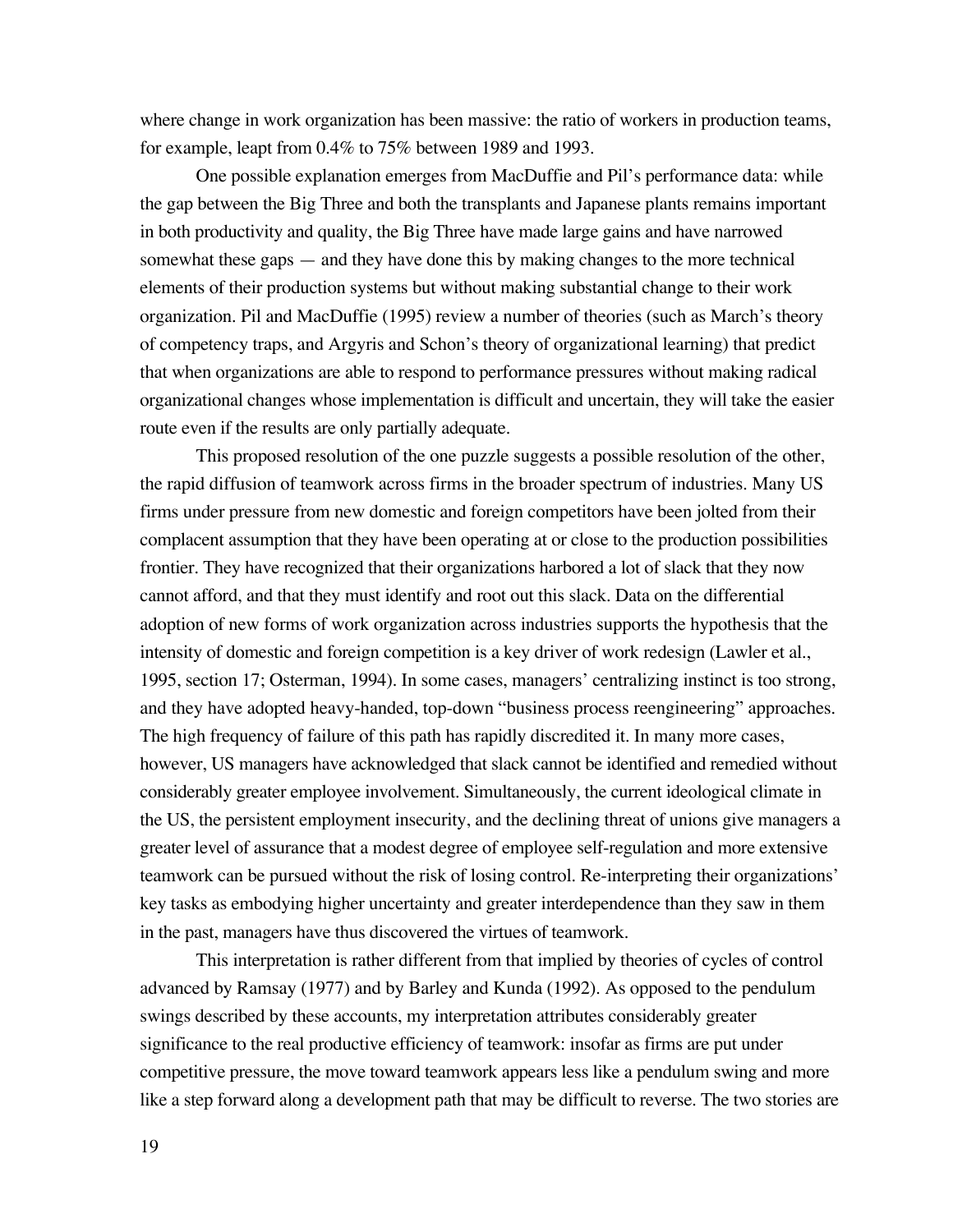not entirely incompatible however. It would seem likely that long-term progress along such a development trajectory would indeed be accompanied by cyclical swings around that trajectory. A test of this hypothesis would be provided by a closer analysis of the data on which Ramsay and Barley and Kunda rely, to see whether in the later swings, it was really a matter of returning to an earlier state or if instead the historical process appeared more like a spiral in which the reappearance of old tropes in management discourse and practice was accompanied by significant long-term shifts of focus.

But why is the shift to teamwork in US industry been so sudden? One hypothesis for future research to explore is that while the competitive pressures may have built up gradually over two decades or more, changes in work organization follow a non-linear process. This nonlinearity results from two complementary effects. First, there is the threshold effect: it is only when the symbolic legitimacy of teams in the eyes of American managers reached a critical threshold that they were willing to take on the difficult task of the broad-ranging organizational change required to make teamwork effective (Lawler et al, 1995; Jenkins, 1994). Second, there is the contagion effect: managers are far more likely to find arguments in favor of new forms of work organization compelling when these arguments are based on examples from firms that they believe are directly comparable to their own, either as peers or as competitors. It is well established in the network theory literature (Burt, 1982) that given threshold and contagion effects, changes in population characteristics are typically rather abrupt.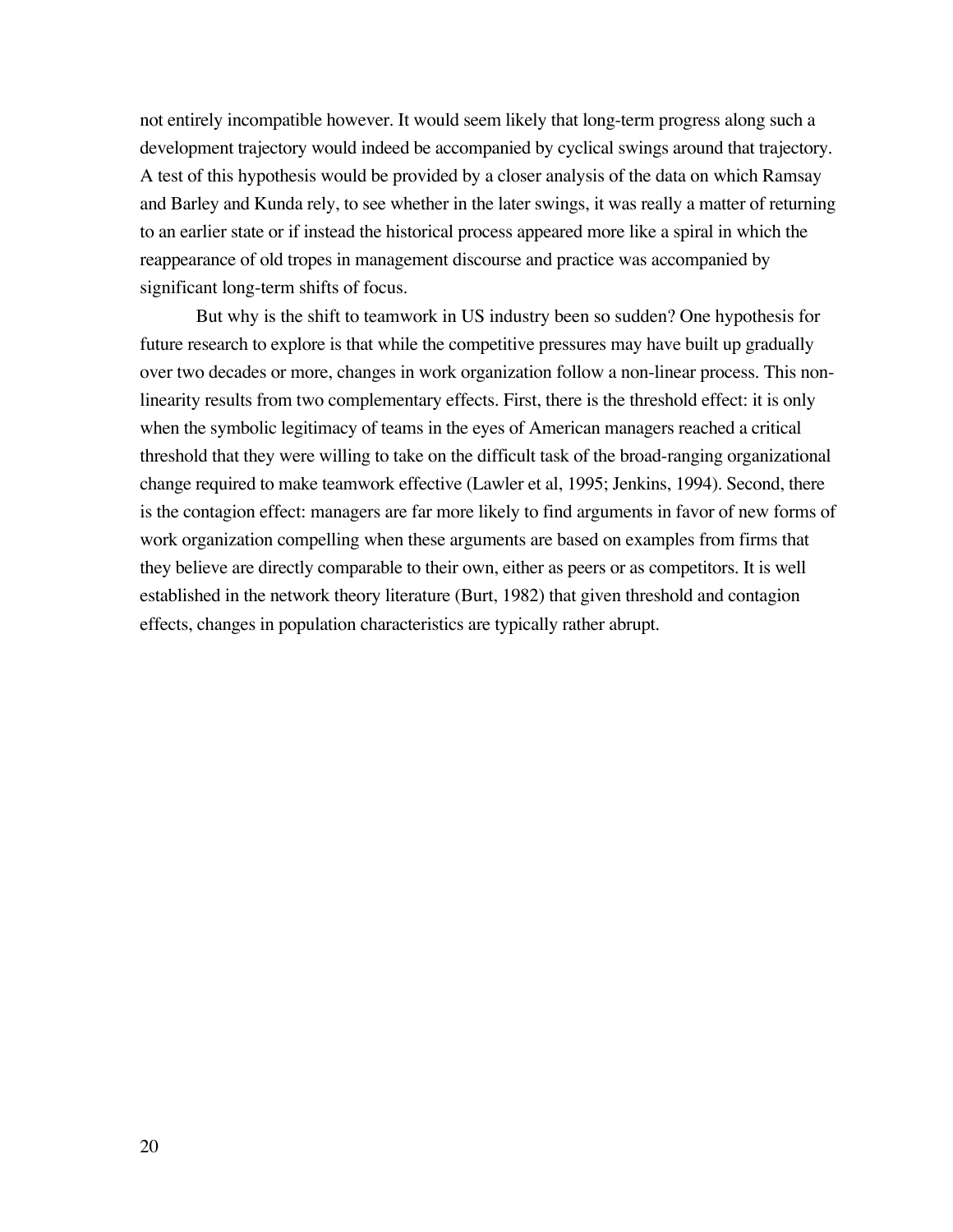#### **REFERENCES**

Adler, P.S., 1995, "'Democratic Taylorism': The Toyota Production System at NUMMI," in S. Babson (ed.) Lean Work: Empowerment and Exploitation in the Global Auto Industry, pp. 207-219, Wayne State University Press.

Adler, P.S., 1993, "The Learning Bureaucracy: New United Motors Manufacturing, Inc." in Barry M. Staw and Larry L. Cummings (eds.) Research in Organizational Behavior, vol. 15, pp. 111-194, Greenwich, CT: JAI Press.

Adler, Paul S. 1996, "Hybridization: HRM policies at two Toyota transplants," working paper.

Adler, P.S. and B. Borys, 1996, "Two types of bureaucracy: coercive versus enabling," Administrative Science Quarterly, 41, 1: 61-89.

Adler, P.S. and R. Cole, 1993, "Designed for learning: A tale of two auto plants," Sloan Management Review, 34, 3: 85-94.

Adler. P.S. and R. Cole, 1994, "Rejoinder," Sloan Management Review, 35, 2: 45-49.

Adler, Paul S., Barbara Goldoftas, and David I. Levine, 1995, "Ergonomics, Employee Involvement, and the Toyota Production System: A Case Study of NUMMI's 1993 Model Introduction." Center for Research on Management Working Paper OBIR-64, University of California, Berkeley Business School.

Baldamus, William, 1951, Efficiency and Effort, London.

Barker, James R., 1993, "Tightening the iron cage: concertive control in self-managing teams," Administrative Science Quarterly, 38: 408-437.

Barley, Stephen R., and Gideon Kunda, 1992, "Design and devotion: Surges of rational and normative ideologies of control in managerial discourse," Administrative Science Quarterly, 37: 363-99.

Brown, C. and Reich, M., 1989, "When does cooperation work? A look at NUMMI and GM-Van Nuys," California Management Review, 31, 4: 26-37.

Brown, Clair, and Michael Reich, 1995, "Employee voice in training and career development," paper presented at the IRRA meetings, Washington DC.

Burawoy, Michael, 1985, The Politics of Production, London: Verso.

Burt, R.S., 1982, Toward a structural theory of action, New York: Academic Press.

Cummings, Thomas, 1982, "Designing work for productivity and quality of work life," Outlook, 6: 35-39.

Dow, G.K., "The Function of Authority in Transaction Cost Economics," Journal of Economic Behavior and Organization, 8, 1987, pp. 13-38.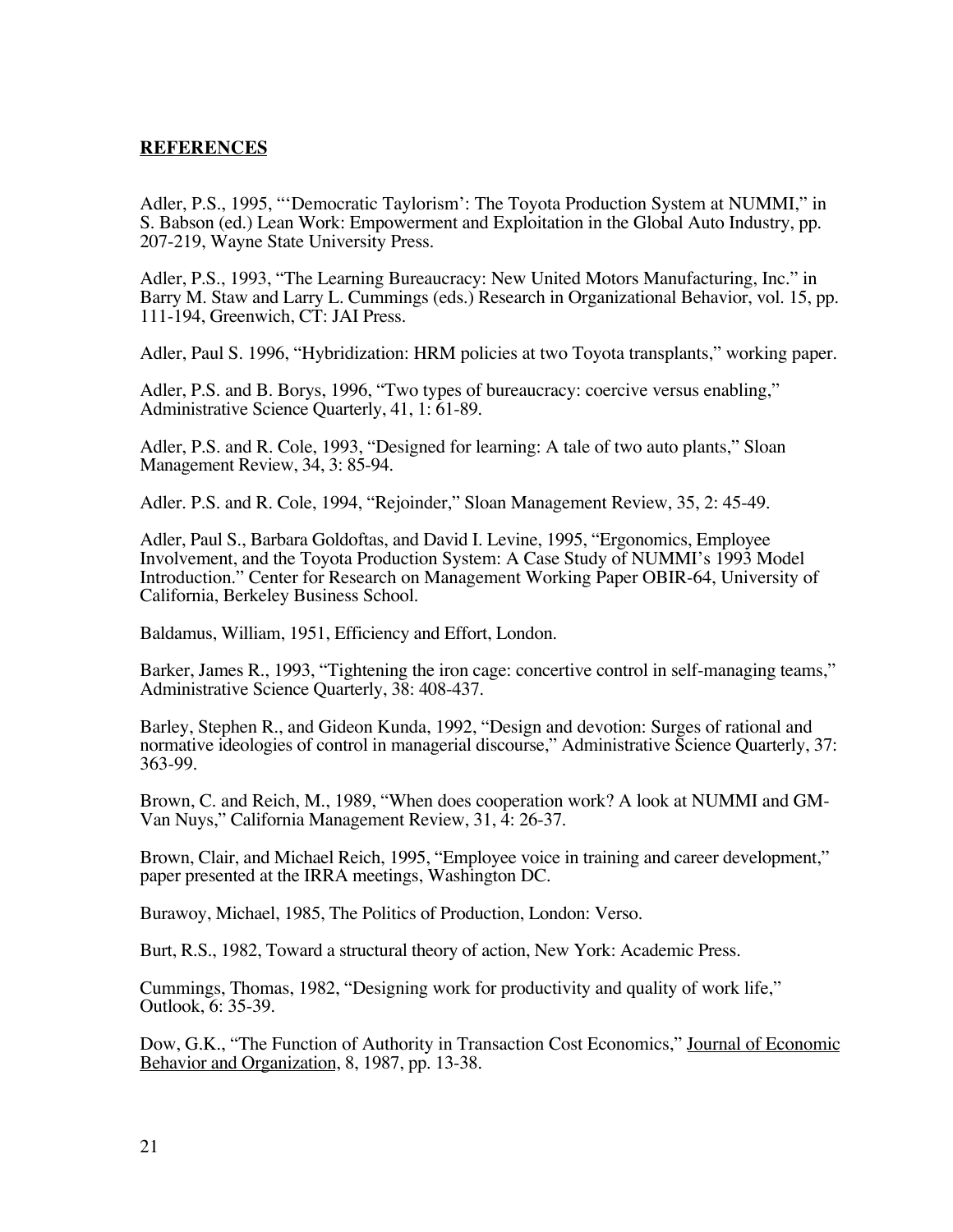Draper, H., 1984, The Annotated Communist Manifesto, Berkeley CA: Center for Social History.

Grønning, Terje, 1992, "Human value and 'competitiveness': on the social organization of production at Toyota Motor Company and New United Motor Manufacturing, Inc." Diss., Ritsumeikan University Graduate School of Sociology.

Hackman, J. R. and Oldham, G.R. Work Redesign, Reading MA: Addison-Wesley, 1980.

Jenkins, Alan, 1994, "Teams: from 'ideology' to analysis," Organization Studies, 15, 6: 849- 60.

Kenney, Martin, and Florida, Richard, "Beyond Mass Production: Production and the Labor Process in Japan," Politics and Society, 16, 1, 1988, pp. 121-158.

Lawler, Edward E., III, Susan A. Mohrman, and Gerald E. Ledford Jr., 1995, Creating High Performance Organizations, San Francisco: Jossey-Bass.

Lawler, Edward E., III. and Susan A. Mohrman, 1985, "Quality circles after the fad," Harvard Business Review, 85, 1: 64-71.

Lawrence, Paul R., and Jay W. Lorsch, 1967, Organization and Environment: Managing Differentiation and Integration, Boston, MA: Harvard University Graduate School of Business Administration.

Lifson, Thomas B., 1992, "Innovation and institutions: notes on the Japanese paradigm," in P.S. Adler (ed.) Technology and the Future of Work, New York: Oxford University Press.

Lincoln, James R., and Arne L. Kalleberg, 1991, Culture, Control and Commitment, Cambridge: Cambridge University Press.

MacDuffie, John Paul, and Frits K. Pil, forthcoming, "International trends in work organization in the auto industry," in L. Turner and K. Wever (eds.) The Comparative Political Economy of Industrial Relations, IRRA.

Osterman, Paul, 1994, "How common is workplace transformation and how can we explain who adopts it?" Industrial and Labor Relations Review, Jan.: 175-188.

Parker, Michael, and Jane Slaughter, 1988, Choosing Sides: Unions and the Team Concept, Boston: South End Press.

Pil, Frits K. and John Paul MacDuffie, 1995, "The determinants of diffusion of high performance work practices: Forces for change in the world auto industry," Wharton School, University of Pennsylvania.

Ramsay, Harvie, 1977, "Cycles of control: worker participation in sociological and historical perspective," Sociology, 11, 3: 481-506

Robinson, Alan G., and Dean M. Schroeder, 1993, "Training, continuous improvement, and human relations: The U.S. TWI programs and the Japanese management style," California Management Review, Winter: 35-57.

Schonberger, Richard J., 1982, Japanese Manufacturing Techniques, New York: The Free Press.